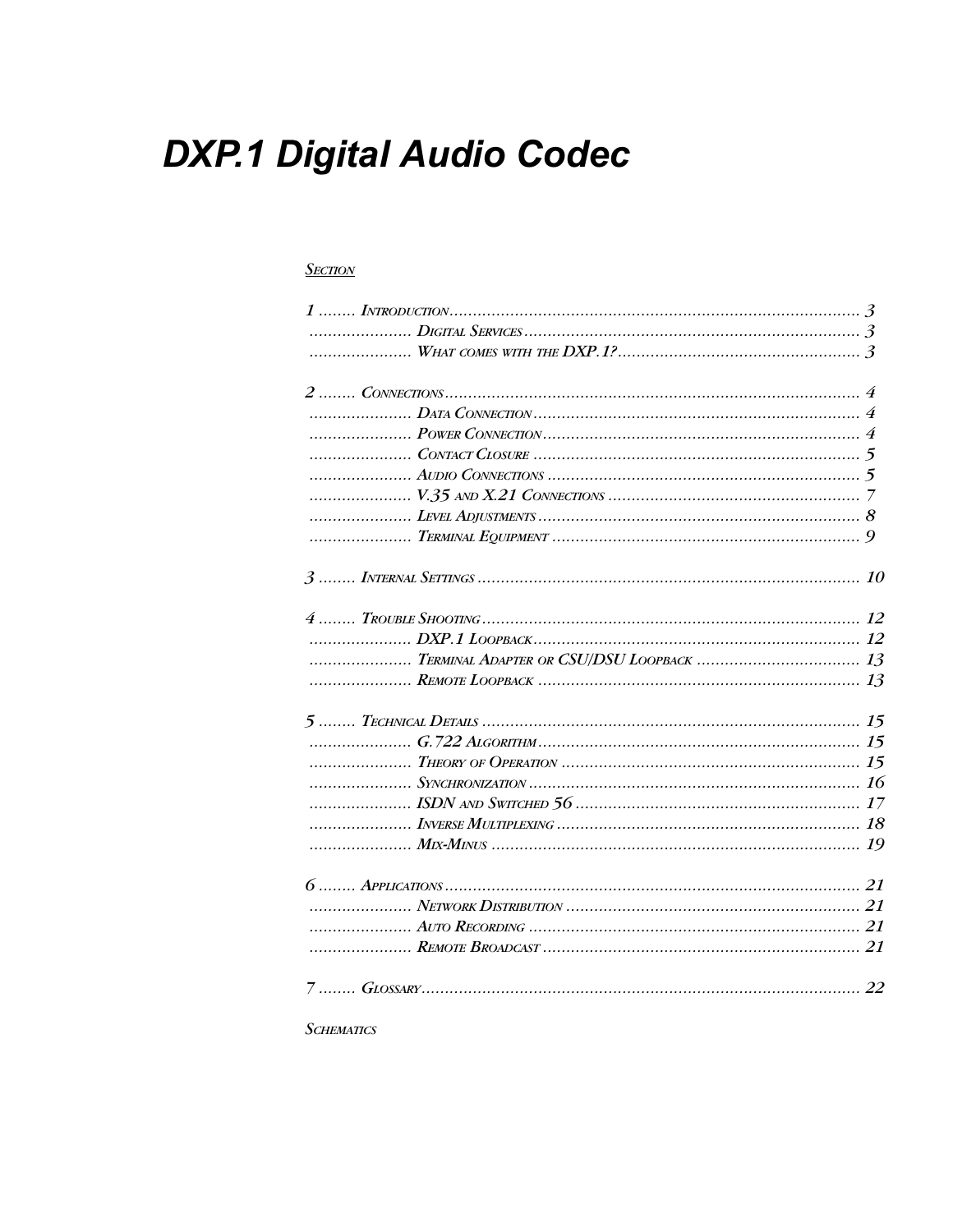#### About Comrex

Comrex has been building reliable, high quality broadcast equipment since 1961. Our products are used daily in every part of the world by networks, stations and program producers.

Every product we manufacture has been carefully designed to function flawlessly, under the harshest conditions, over many years of use. Each unit we ship has been individually and thoroughly tested. Most items are available off-the-shelf, either directly from Comrex or from our stocking dealers.

Comrex stands behind its products. We promise that if you call us for technical assistance, you will talk directly with someone who knows about the equipment and will do everything possible to help you.

Our toll free number in North America is 800 237-1776. The toll free number from the United Kingdom is 0 800-96-2093. Product information, along with Engineering Notes and User Reports, is available through our website at www.comrex.com. Our email address is info@comrex.com.

#### Warranty and Disclaimer

All equipment manufactured by Comrex Corporation is warranted by Comrex against defects in material and workmanship for one year from the date of original purchase, as verified by the return of the Warranty Registration Card. During the warranty period, we will repair or, at our option, replace at no charge a product that proves to be defective, provided you obtain return authorization from Comrex and return the product, shipping prepaid, to Comrex Corporation, 65 Nonset Path, Acton, MA 01720 USA. For return authorization, contact Comrex at 978 263-1800 or fax 978 635-0401.

This Warranty does not apply if the product has been damaged by accident or misuse or as the result of service or modification performed by anyone other than Comrex Corporation.

With the exception of the warranties set forth above, Comrex Corporation makes no other warranties, expressed or implied or statutory, including but not limited to warranties of merchantability and fitness for a particular purpose, which are hereby expressly disclaimed. In no event shall Comrex Corporation have any liability for indirect, consequential or punitive damages resulting from the use of this product.

#### Copyright Notice

The Comrex proprietary code and licensed, third party proprietary code residing in and otherwise associated with this product are protected by copyright law and international treaties. Unauthorized reproduction or distribution of this product, or any portion of it, may result in civil and criminal sanctions, and will be prosecuted to the fullest extent of the law.

US Government Restricted Rights - Use, duplication, or disclosure by the US Government is subject to restrictions set forth in subparagraph  $(c)(1)(ii)$  of the Rights in Technical Data and Computer Software clause at DFARS (48 CFR) 252.227-7013 or subparagraphs (c)(1) and (2) of the Commercial Computer Software-Restricted Rights clause at FAR (48 CFR) 52.227-19, as applicable.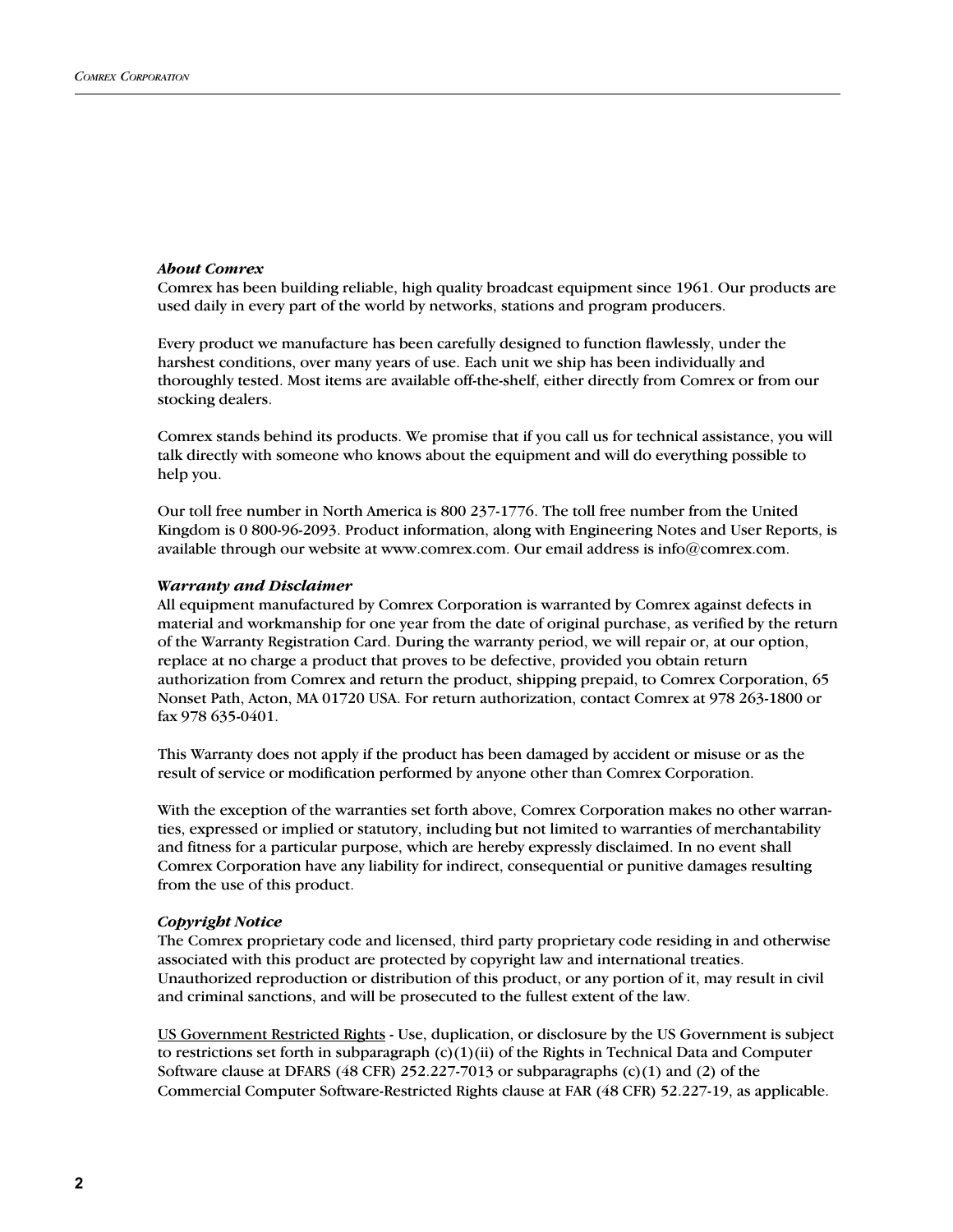# SECTION 1. **INTRODUCTION**

|                                             | The Comrex DXP.1 is a compact and portable codec, with an adjustable<br>headphone output and an input switchable between microphone and<br>line levels. The DXP.1 employs the ITU G.722 international standard to<br>send and receive 7.5 kHz audio at transmission rates of 56/64 kb/s. This<br>unit can also provide full 15 kHz bidirectional feed on 112/128 kb/s<br>circuits such as BRI ISDN.                                                                                                                                                                                                                                         |
|---------------------------------------------|---------------------------------------------------------------------------------------------------------------------------------------------------------------------------------------------------------------------------------------------------------------------------------------------------------------------------------------------------------------------------------------------------------------------------------------------------------------------------------------------------------------------------------------------------------------------------------------------------------------------------------------------|
| <b>DIGITAL SERVICES</b>                     | The DXP.1 works on any synchronous 56, 64, 112 or 128 kb/s digital<br>transmission system, including ISDN, Switched 56, Digital Data Service<br>(DDS), Fractional T1, digital satellite links and wireless modems.                                                                                                                                                                                                                                                                                                                                                                                                                          |
|                                             | For part-time audio feeds, dial-up Basic Rate Installation (BRI) ISDN or<br>Switched 56 (SW56) digital lines are ideal since they are billed at a low<br>monthly cost, plus per minute usage which is not much more than<br>standard analog lines. BRI ISDN is available throughout the world. SW56<br>is a North American "precursor" to ISDN and both services work with<br>one another.                                                                                                                                                                                                                                                  |
|                                             | Dedicated 56 kb/s or 64 kb/s telephone lines (point to point) have been<br>available for quite some time. They may provide a significant cost savings<br>for applications that require full time or near full time exchange of audio.<br>In North America, this is known as Digital Data Service (DDS).<br>Sometimes, Fractional T1 (or E1) is available. This service provides a<br>dedicated link with higher data rates. Portable satellite earth stations and<br>wireless modems may also be used with the DXP.1. Comrex has an<br>extensive engineering note library describing these applications. Contact<br>us for further details. |
|                                             | Note: External terminal equipment is necessary to connect the DXP.1<br>with the data channel. Please refer to page 9 for more information on<br>terminal equipment.                                                                                                                                                                                                                                                                                                                                                                                                                                                                         |
| <b>WHAT COMES WITH THE</b><br>COMREX DXP.1? | The following items are shipped with a new DXP.1:<br>(1) External, plug-mount power supply<br>(1) DB25 male to DB25 female cable<br>(1) Operating manual<br>(1) Warranty card (Please fill out and return.)                                                                                                                                                                                                                                                                                                                                                                                                                                 |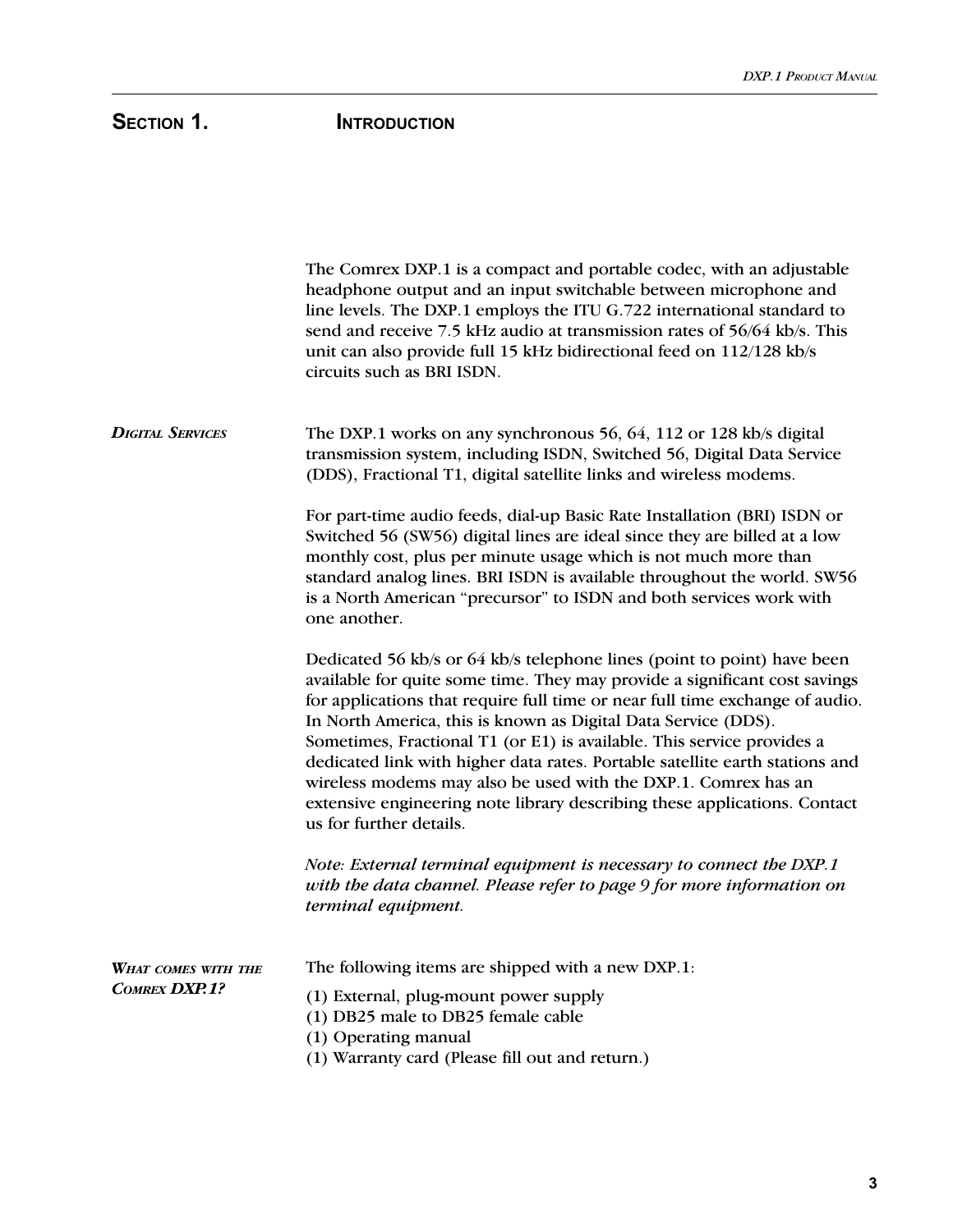## SECTION 2. CONNECTIONS

DATA CONNECTION This connection is made between the Terminal Adapter or CSU/DSU and the DXP.1 back panel. This is done through the DATA IN/OUT connector. The DB25 (25 pin) connector using the EIA530 protocol is the standard data port. Assuming your terminal equipment uses this same connector, you will need a 25 pin straight-through cable (provided by Comrex) to connect to this port. The pin-out of the DB25 connector is:

| Pin $#$ | Function                              |
|---------|---------------------------------------|
| 1       | Shield                                |
| 2       | TX Data A                             |
| 3       | RX Data A                             |
| 7       | Ground                                |
| 9       | <b>RX Clock B</b>                     |
| 12      | TX Clock B                            |
| 14      | TX Data B                             |
| 15      | <b>TX Clock A</b>                     |
| 16      | RX Data B                             |
| 17      | RX Clock A                            |
| 20      | DTR A                                 |
| 23      | DTR B                                 |
|         | 24 is reserved. Do not connect to it. |

If your terminal equipment uses a protocol other than EIA530, a converter cable will be required. Optional adapter cables for V.35 and X.21 connections are available through Comrex. If you want to construct your own adapter cables, the pin-outs are on page 7.

Note: Simply because terminal equipment uses a 25 pin D connector does not mean that it uses EIA530. Implementations of this sort vary widely. Check that the equipment specifically mentions EIA530 or RS530 as the protocol for its data port. Otherwise, it will not work.

POWER CONNECTION On the back panel is the connection for the EXTERNAL POWER SUPPLY. Plug the cable into the back panel and the transformer end into the wall plug. Every DXP.1 is sold with either a 120VAC/60Hz or a 240VAC/50Hz power supply. This is a regulated supply that provides the required 800 mA of 5V and 100 mA each of  $+$  and  $-$  12V. There is no power switch. The power is automatically on when the unit is plugged in; you can check the red light on the front panel to make sure power is being supplied.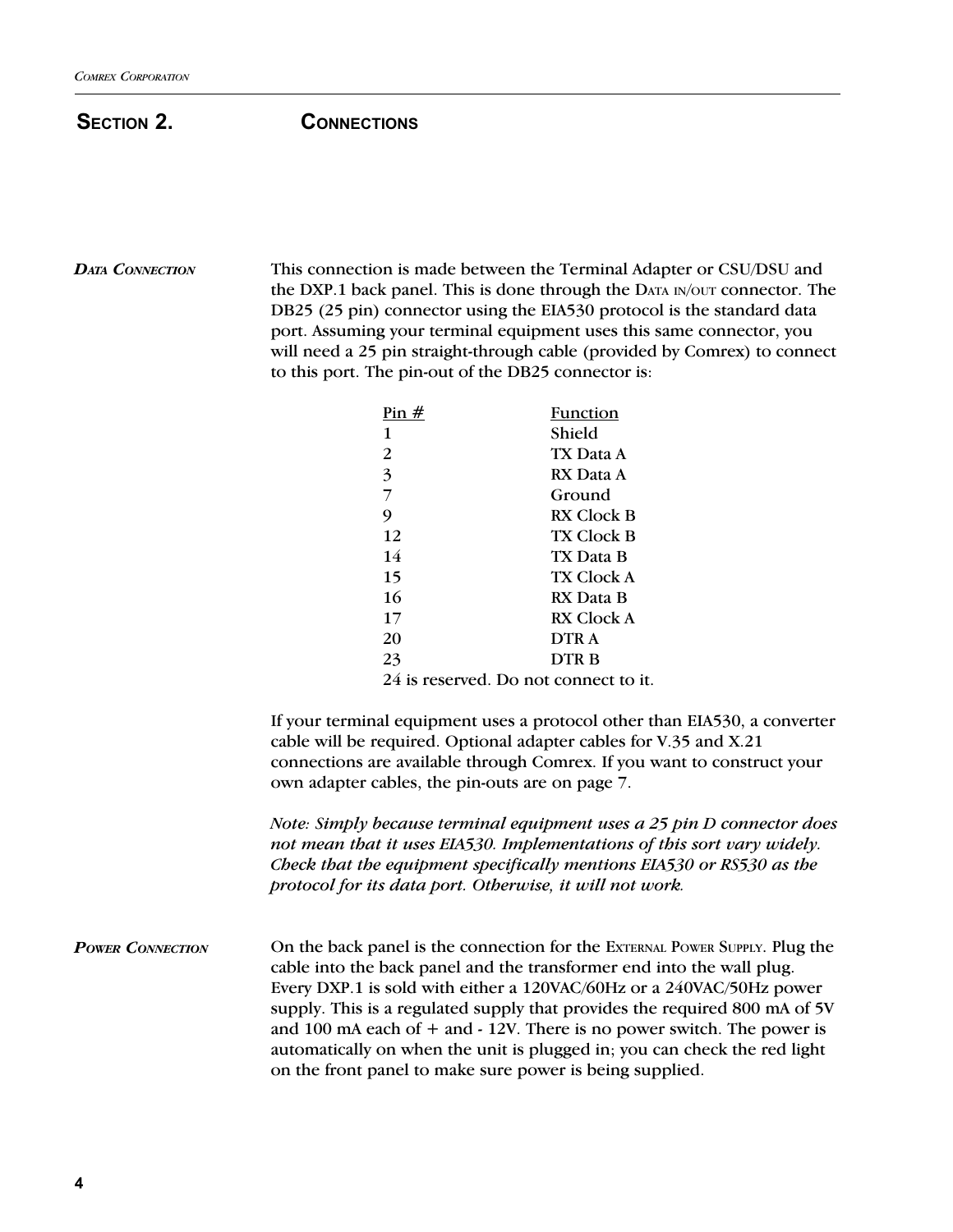# The DXP.1 power connector is a 5-pin DIN with the following pin-outs:

| Pin#          | Function     |
|---------------|--------------|
| 1             | Ground       |
| $\mathcal{P}$ | Earth Ground |
| $\mathbf{z}$  | $+5V$        |
|               | $-12V$       |
|               | $+12V$       |

|                          |                                                                                                                                                                                                                                                                                                   | A CONTACT CLOSURE jack is located on the back panel. This is available for<br>controlling other equipment, such as starting a tape recorder or turning on<br>certain cue lights. This contact closure is a 1/8" mini jack, and the contact is<br>completed when the READY LED lights up. More information on the use of<br>this jack is available in the "Applications" section on page 21. The contact<br>closure connection is not designed to switch high power connection. DO<br>NOT connect AC power through the contact closure connection. The switch<br>is designed to carry low voltage (5-15V at low current - less than 50 mA). If<br>this connection is required to switch a high power device (on-air light,<br>selenoid, etc.), buffer it externally with a low control voltage DC relay. |  |
|--------------------------|---------------------------------------------------------------------------------------------------------------------------------------------------------------------------------------------------------------------------------------------------------------------------------------------------|---------------------------------------------------------------------------------------------------------------------------------------------------------------------------------------------------------------------------------------------------------------------------------------------------------------------------------------------------------------------------------------------------------------------------------------------------------------------------------------------------------------------------------------------------------------------------------------------------------------------------------------------------------------------------------------------------------------------------------------------------------------------------------------------------------|--|
| <b>AUDIO CONNECTIONS</b> | Connect your feed to the Audio In plug. This connection is made through a<br>3-pin XLR female plug with the following pin-outs:                                                                                                                                                                   |                                                                                                                                                                                                                                                                                                                                                                                                                                                                                                                                                                                                                                                                                                                                                                                                         |  |
|                          | $\frac{\text{Pin H}}{\text{H}}$                                                                                                                                                                                                                                                                   | <b>Function</b>                                                                                                                                                                                                                                                                                                                                                                                                                                                                                                                                                                                                                                                                                                                                                                                         |  |
|                          | 1                                                                                                                                                                                                                                                                                                 | Ground                                                                                                                                                                                                                                                                                                                                                                                                                                                                                                                                                                                                                                                                                                                                                                                                  |  |
|                          | $\overline{\mathbf{c}}$                                                                                                                                                                                                                                                                           | Balanced audio high                                                                                                                                                                                                                                                                                                                                                                                                                                                                                                                                                                                                                                                                                                                                                                                     |  |
|                          | $\overline{3}$                                                                                                                                                                                                                                                                                    | <b>Balanced</b> audio low                                                                                                                                                                                                                                                                                                                                                                                                                                                                                                                                                                                                                                                                                                                                                                               |  |
|                          | It is best when using professional audio gear to connect everything together<br>using balanced audio connections. Sometimes, however, it is unavoidable to<br>connect to consumer equipment with unbalanced connections. If you must<br>use unbalanced audio, here's how to connect to the DXP.1: |                                                                                                                                                                                                                                                                                                                                                                                                                                                                                                                                                                                                                                                                                                                                                                                                         |  |
|                          | Inputs:                                                                                                                                                                                                                                                                                           | Pin 2 to audio high, pins 1 and 3 to ground                                                                                                                                                                                                                                                                                                                                                                                                                                                                                                                                                                                                                                                                                                                                                             |  |
|                          | Outputs:                                                                                                                                                                                                                                                                                          | Pin 2 to audio high, pins 1 and 3 to ground                                                                                                                                                                                                                                                                                                                                                                                                                                                                                                                                                                                                                                                                                                                                                             |  |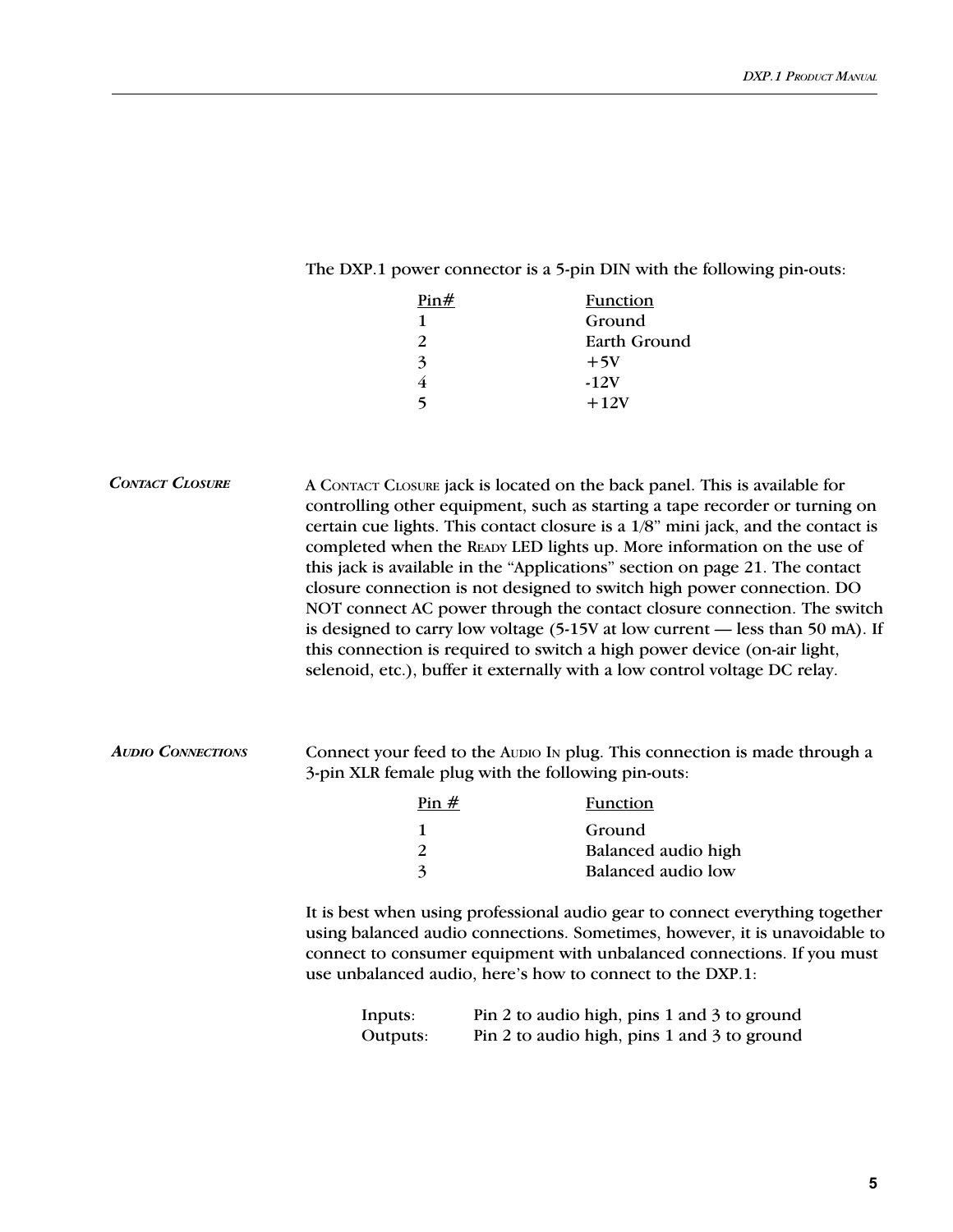If your audio feed is through a tape machine, a mixer, etc., select the line input, putting the toggle switch in the down position (LINE). If you are using a microphone, put the toggle switch in the up position (MIC). This switch must be in the correct position or your audio will not receive proper amplification. The mic position indicates your input will be low level (-65 to -50 dBu) and require higher amplification. The line position indicates a higher level of input (-10 to  $+4$  dBu) and a lower level of amplification.

The Audio Out is via a 3 conductor  $1/4$ " jack (tip, ring, and sleeve). It can be used for headphones or can be used to feed a PA or mixer. The output level may be adjusted from "off" to  $+10$  dBu.

Note: The codec provides two distinct and separate channels. You are transmitting to the receive end through the AUDIO IN XLR connector and the receive end may be feeding cues or other programming back to you through the AUDIO OUT  $1/4$ " phone jack. Therefore, the AUDIO OUT channel is used to hear what is being sent to you, not what you are sending. For more on this, see the "Applications" section on page 21.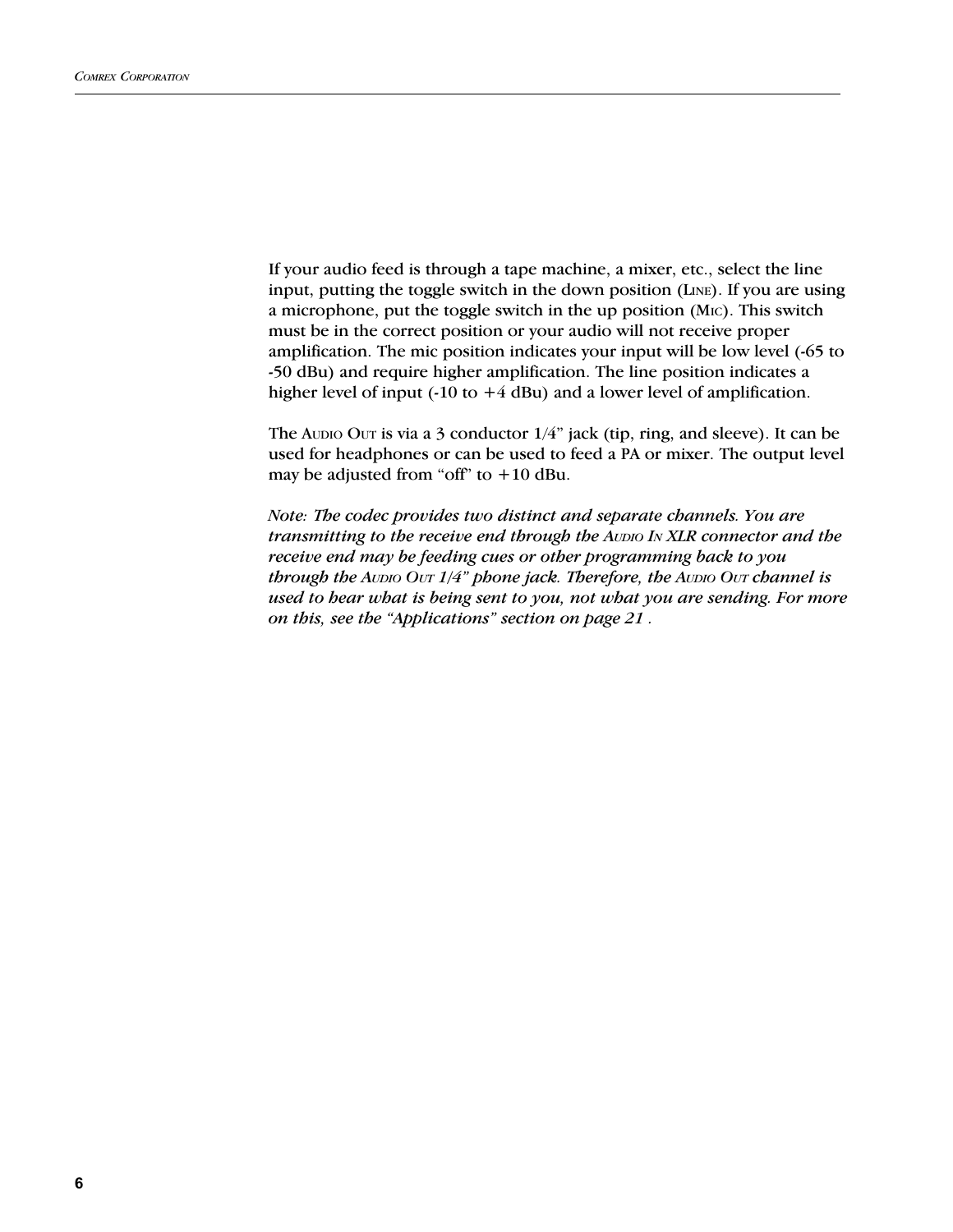| Pin Connections for Comrex EIA530 (DB-25) to V.35 Cable |                     |                  |
|---------------------------------------------------------|---------------------|------------------|
| <b>EIA530 (DB-25F)</b>                                  | Signal              | $V.35$ (34-pinM) |
| 1                                                       | Shield              | A                |
| $\mathfrak{D}$                                          | Transmit Data A     | P                |
| 3                                                       | Receive Data A      | R                |
| 7                                                       | Ground              | B                |
| 9                                                       | Receive Clock B     | X                |
| 12                                                      | Transmit Clock B    | AA               |
| 14                                                      | Transmit Data B     | S                |
| 15                                                      | Transmit Clock A    | Y                |
| 16                                                      | Receive Data B      | Т                |
| 17                                                      | Receive Clock A     | V                |
| 24                                                      | Data Terminal Ready | H                |
|                                                         |                     |                  |

### V.35 AND X.21 CONNECTIONS

### Pin Connections for Comrex EIA530 (DB-25) to X.21 Cable

| <b>EIA530 (DB-25F)</b> | Signal                          | $X.21$ (DB-15M) |
|------------------------|---------------------------------|-----------------|
| 2                      | Transmit Data A                 | 2               |
| 20                     | Data Terminal Ready A / Control | 3               |
| 3                      | Receive Data A                  | 4               |
| 6                      | Data Set Ready A / Indication   | 5               |
| 15, 17                 | Clock A                         | 6               |
| 7                      | Ground                          | 8               |
| 14                     | Transmit Data B                 | 9               |
| 23                     | Data Terminal Ready B / Control | 10              |
| 16                     | Receive Data B                  | 11              |
| 22                     | Data Set Ready B / Indication   | 12              |
| 9, 12                  | Clock B                         | 13              |
| 1                      | Shield, Ground                  | Shell           |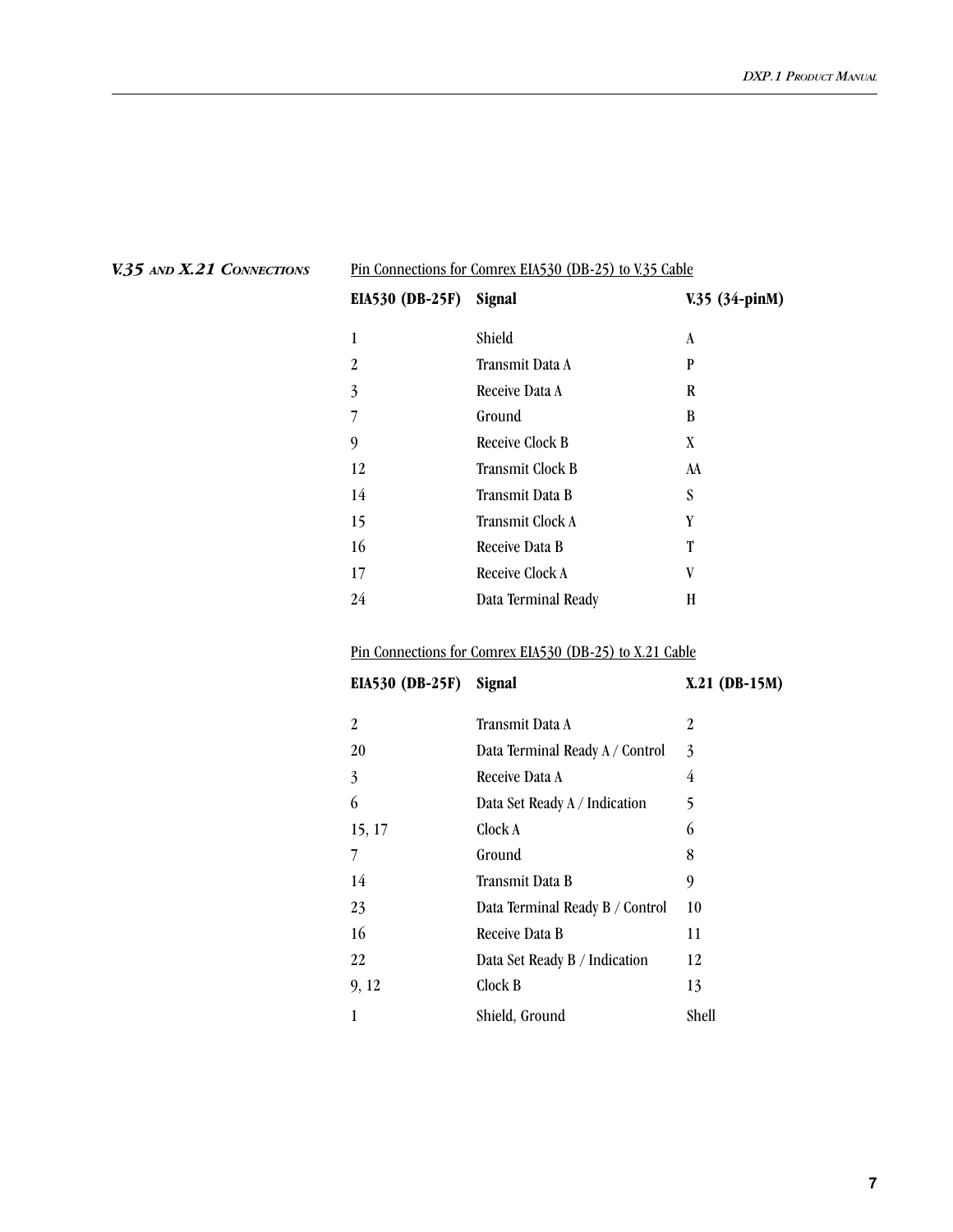First, make sure the MIC/LINE switch is in the proper position. With audio being fed into the system, look at the PEAK light on the front panel. This red LED should be flashing occasionally. There is no set pattern for the flashing, but if it is flashing about 15% of the time, your audio should be received in good fashion. If the light is on constantly, your audio will probably sound clipped and distorted. If the light is not on at all, the level you are sending will be too low, and you may have noise problems. LEVEL ADJUSTMENTS

> The solution to both of these problems is to adjust the level. The adjustment is done via small, recessed controls on the front panel. Using a thin screwdriver, adjust the appropriate control  $-$  LINE for line input or MIC for mic input.

The output level of the DXP.1 is controlled through the same type of recessed controls. The control marked Our adjusts the level of the audio out (the level being fed to your headphones, local mixer or PA system).

On the DXP.1 there is no need to select the data rate you will be using. The DXP.1 automatically senses the data rate and adjusts the frequency response to match. When sending 56/64 kb/s, the frequency response will be 7.5 kHz. At 112/128 kb/s, the frequency response will be 15 kHz.

To insure the DXP.1 is working properly and will give you no problems when you make your connection with the receive end, you can run a series of tests. These are called loopback tests as the audio you are feeding into the system is fed back to you through a "loop." The majority of digital equipment provides the capability of loopback testing to isolate problems that may occur. See the "Trouble Shooting" section on pages 12-14 for more information.

Now the DXP.1 is connected and setup. You are ready to communicate with the other end of your link. Place the call through your Terminal Adapter or CSU/DSU. Once your DXP.1 and the codec on the other end have established contact, the green READY light on the front panel will light up. At this point, you may begin transmitting and receiving audio.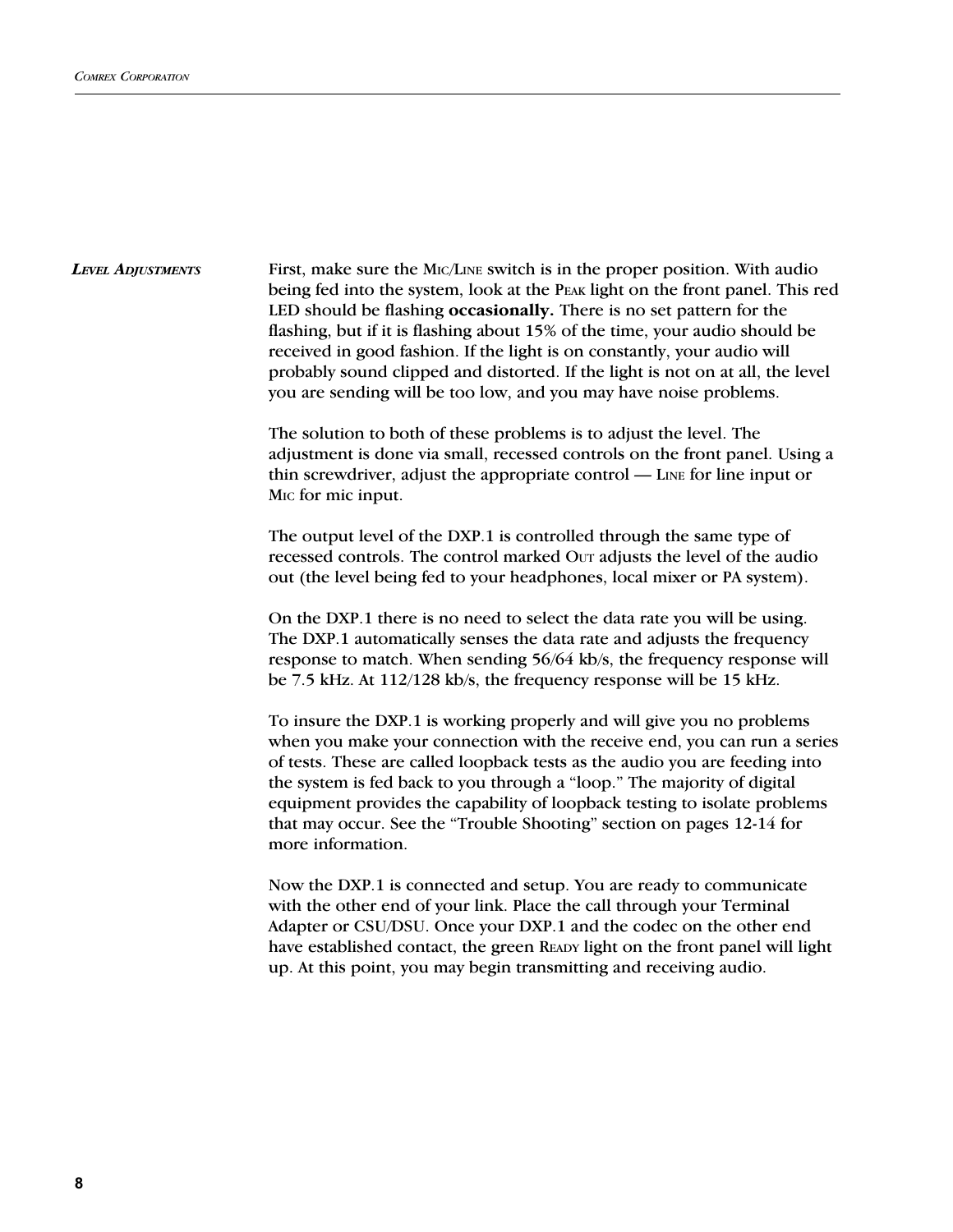#### Whatever type of digital telephone channel you use, you will need some sort of device to link the DXP.1 to the data channel. For ISDN, this is known as a Terminal Adapter (TA) and for Switched 56, it is known as a Channel Service Unit/Data Service Unit (CSU/DSU). We are happy to recommend a specific TA or CSU/DSU that is appropriate for your application. At the minimum, any terminal equipment you choose should have: TERMINAL EQUIPMENT

- Synchronous data port capable of V.35, RS530, X.21, or other balanced data protocol
- Dial pad
- Local and remote loopback capability
- V.120 rate adaptation (used for 56/64 conversion)

Other nice but not required features:

- Dual data ports (for Terminal Adapters)
- RS232 remote dialing
- For Terminal Adapters, BONDING or IMUX capability (required for 15 kHz transmission)
- Memory dial

With dial-up digital networks the receiving end of the call answers automatically. This allows unattended operation at one end of the link.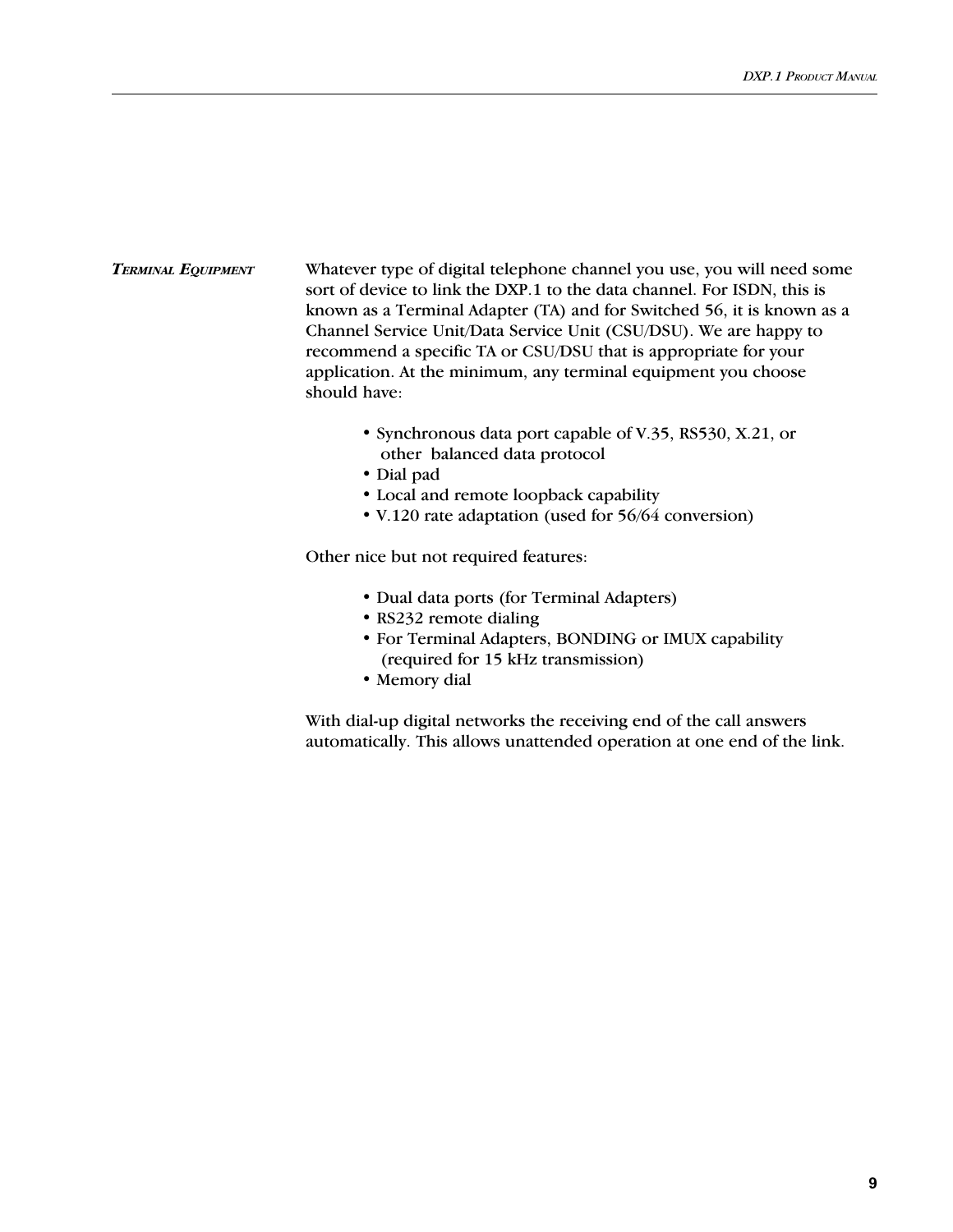### SECTION 3. **INTERNAL SETTINGS**

The DXP.1 has been factory configured for the majority of applications. However, it is possible to modify several parameters. To open the case, first remove the posts on the back panel holding the DB25 pin connector in place. Then on the front panel, remove the screws in each of the four corners. The circuitry may be slid out the front once this has been completed. If you are making a change to the lower board, carefully pull the two boards apart. They are held together via a connector on the back right side of the board.

To change the settings, remove the hood that fits over the pins on the jumper block, and then slide it over the new pin settings.

#### Sidetone — J2-Analog Board (Bottom)

As shipped from the factory, audio being sent from the DXP.1 is not mixed with the audio being received. It is necessary in some applications, however, to add some of the "transmit" or "send" audio to the audio available on the output port. This is a common need if you are using the output as a headphone jack. For example, if the speaker's audio is decoded at the far end and sent back on the reverse channel, the delay may be enough to cause confusion. By mixing this audio into the output locally, no delay is incurred. Of course, the feed being decoded by the DXP.1 must be a "mix-minus," i.e. the audio being sent by the DXP.1 must not be present. Sidetone is the term for allowing a small amount of what you are sending to leak into the audio out channel. The DXP.1 provides for that capability through a jumper setting.

When the sidetone jumper does not "connect" between the two pins of  $J2$ , there is no mixing of the audio out with the audio in. With this jumper in place, a small amount of the mic audio being sent is mixed with the audio coming into the DXP.1. The jumper is labeled J2 and is located on the bottom board.

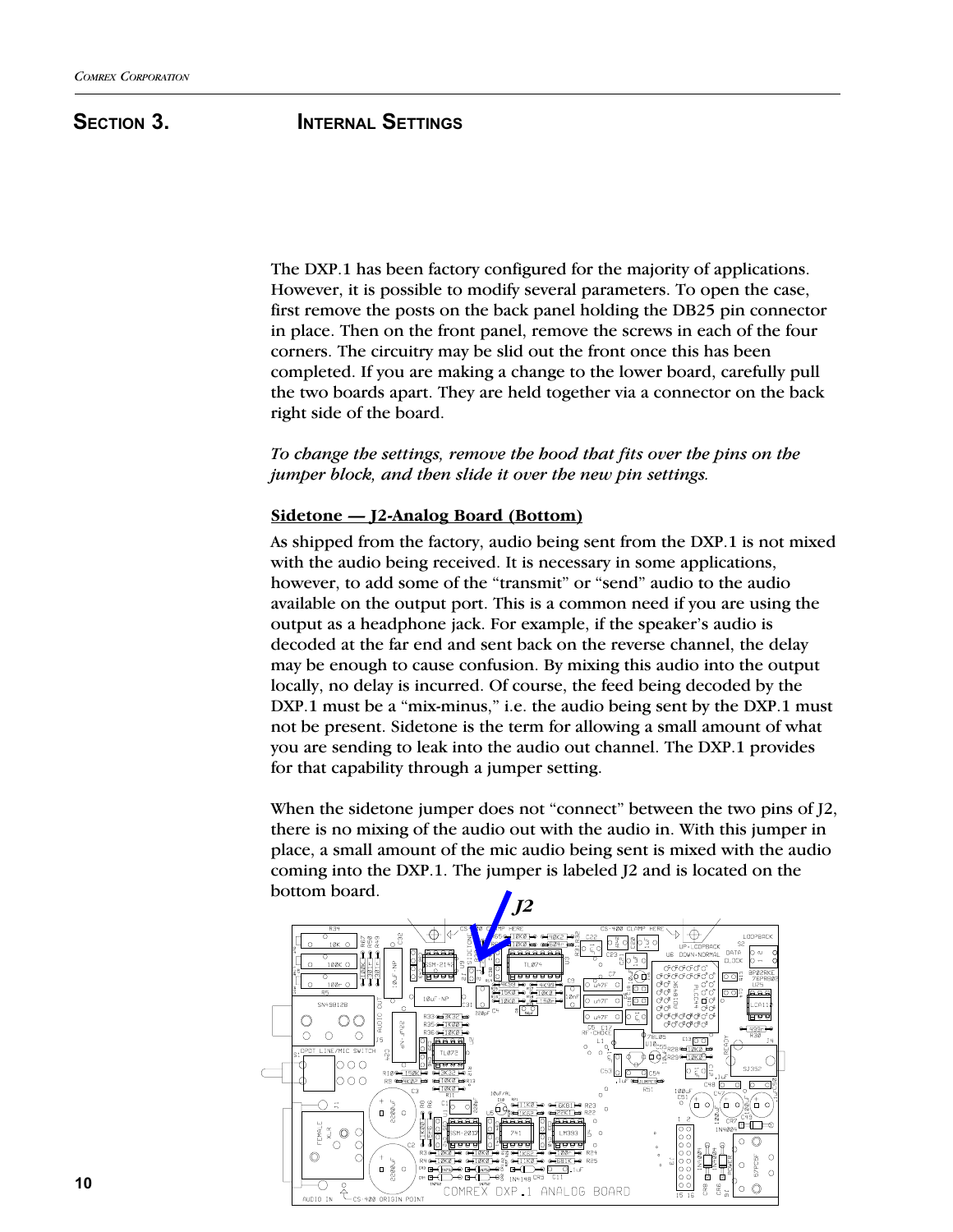#### Clock Loopback Data Rate - J5-Digital Board (Top)

The DXP.1 automatically detects the clock rate coming from the Terminal Adapter or CSU/DSU. For loopback testing purposes, the DXP.1 uses 56 kb/s which transmits data at 7.5 kHz. If it is critical that you hear your loopback test at 15 kHz, the jumper may be moved to the 112 kb/s position. Note the position on the left side of the top board. There is normally no need to move this jumper.

#### Mode Select  $-$  J4-Digital Board (Top)

The DXP.1 automatically detects the data rate and adjusts the audio bandwidth being sent. However, it is possible to "hardwire" the chosen data rate. Moving the jumper to the center position (marked B), selects 56/112 kb/s. The opposite end (marked C) selects 64/128 kb/s. This jumper is located on the top board on the right side.

#### $Clock Select - J2-Digital Board (Top)$

This jumper allows the transmit/receive clock to be changed. It is factory configured to sample the RX clock but may be moved to the TX position to sample the TX clock. This modification is not usually required. The jumper is on the top board on the right side.

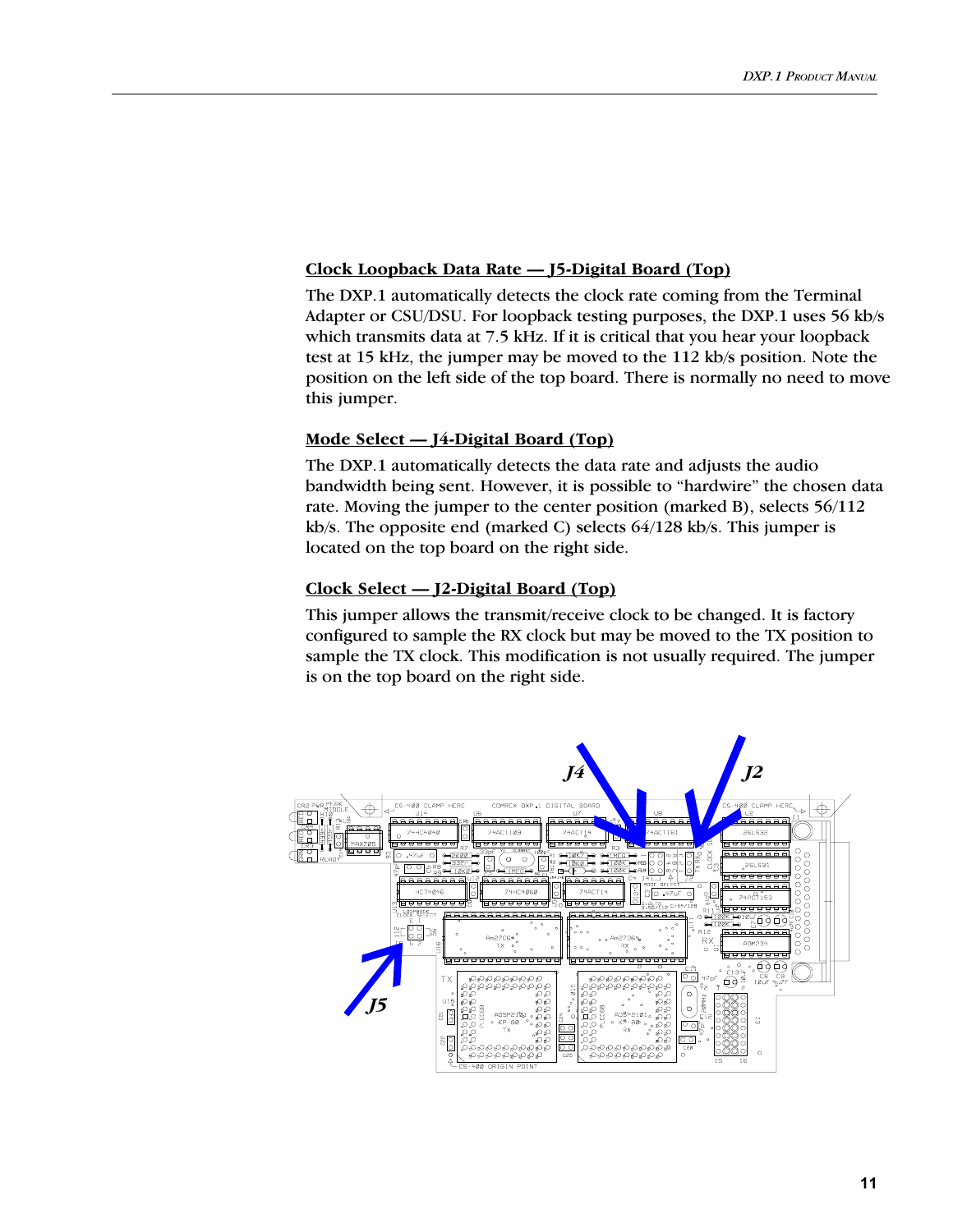# SECTION 4. **TROUBLE SHOOTING**

The Comrex DXP.1 coding algorithm eliminates redundancy in audio. For this reason, the DXP.1 cannot be subjected to traditional specifications of distortion and signal-to-noise ratio. Most tests done with the codec should be by subjective listening between the original source material and codecprocessed audio. Because of the algorithm's dynamic processing properties, tests done with tones tend to prove little. Unlike analog technology, which might work but just be a little off, digital technology tends to either work perfectly or not at all! The trick is to isolate the source of the problem to either the telephone network or the equipment attached to it, so you know where you can turn for a solution. We will start with testing the first link in the chain, the DXP.1, then the Terminal Adapter or CSU/DSU and finally the network. This test examines the codec independent of other equipment. Audio must be fed into the unit through the AUDIO IN plug, and you must be able to monitor the audio coming out. We recommend the use of a headphone plugged into AUDIO OUT. Power must be connected to the DXP.1. Locate the CLOCK AND DATA LOOPBACK switches on the rear panel. Move both of these switches to the up position. This activates two things. It puts the local clock into use to drive the signal, and it connects the encode and decode channels. DXP.1 LOOPBACK

### DXP.1 Loopback



The READY light on the front panel will be green, and you will hear the same audio that you are feeding into the DXP.1. If you do not hear audio, or it is distorted, check your connections. Make sure the power light on the front panel is ON and the peak light is flashing occasionally. If there is still a problem, please contact Comrex to arrange for repair of the DXP.1.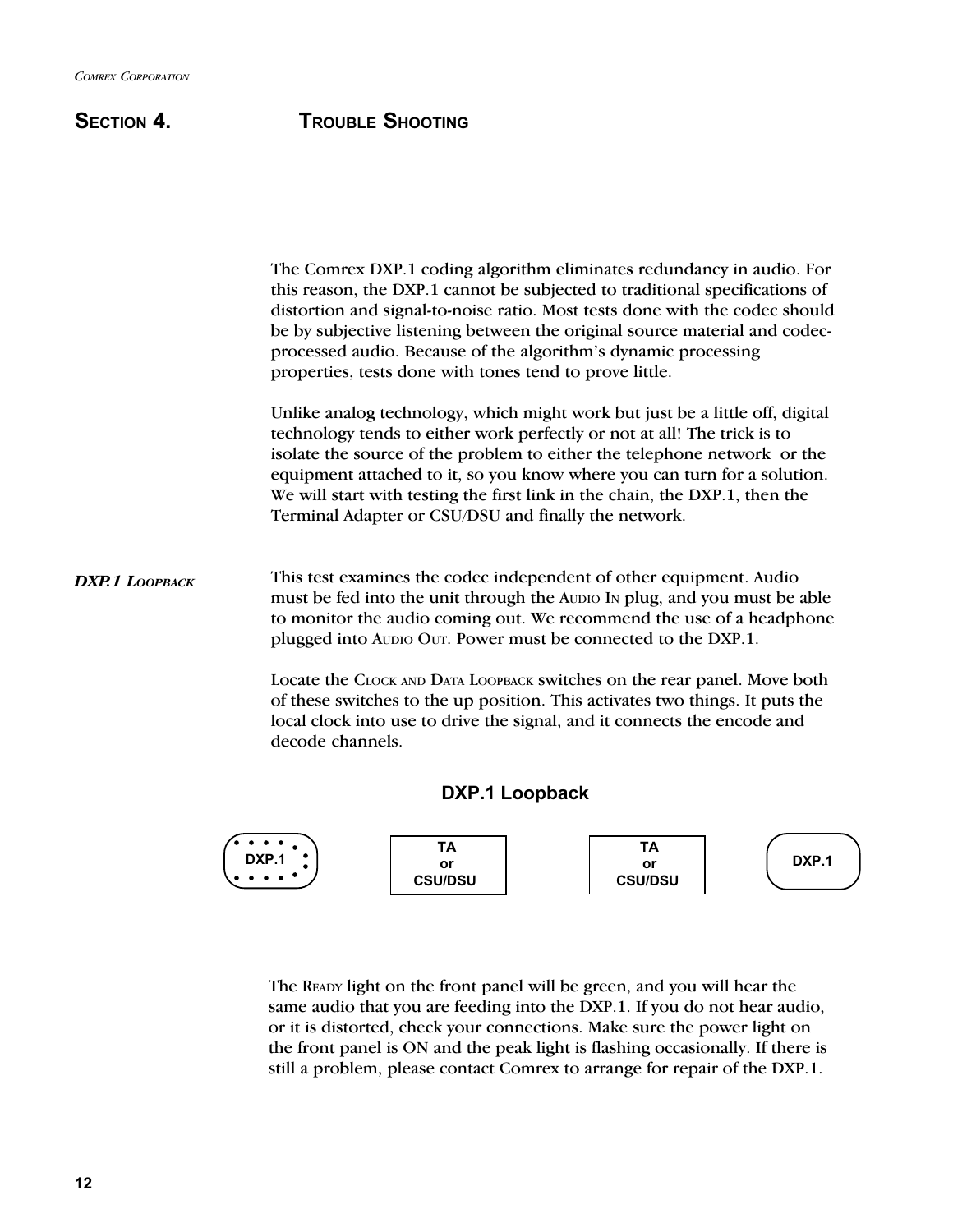#### TERMINAL ADAPTER OR CSU/DSU LOOPBACK

Check the manufacturer's directions for exact instructions on engaging the loopback function. This may be called "local" or "DTE" loopback. Move both of the loopback switches on the DXP.1 to the normal (down) position. This allows the Terminal Adapter or CSU/DSU to control the testing.

The audio will be going from the source, through the codec and coming back to the codec from the Terminal Adapter or CSU/DSU without ever getting on the network.

#### TA or CSU/DSU Local Loopback



The audio you hear through the AUDIO OUT should be the same as what you are feeding into the system, and the DXP.1 READY LED should be lit. If the codec checked out fine in local test and the Terminal Adapter or CSU/DSU local loopback fails, the problem is with the Terminal Adapter, CSU/DSU or cable. Contact the manufacturer for assistance.

Remote loopback allows audio to be sent down the network, received by the far end Terminal Adapter or CSU/DSU and returned to you. This test will check out the network but requires the capability of remote loopback on your Terminal Adapter or CSU/DSU. The terminal equipment must be of the same type (both ISDN, both SW56, etc.) on either end of the connection. If the types are incompatible, remote loopback will not be possible. Make sure both switches on the DXP.1 are in the normal (down) position before you begin. REMOTE LOOPBACK

### TA or CSU/DSU Remote Loopback



If you can hear your own audio with remote loopback engaged and the READY light is lit, then you know for sure the DXP.1, the Terminal Adapter or CSU/ DSU and the network, as well as the remote Terminal Adapter or CSU/DSU are working fine.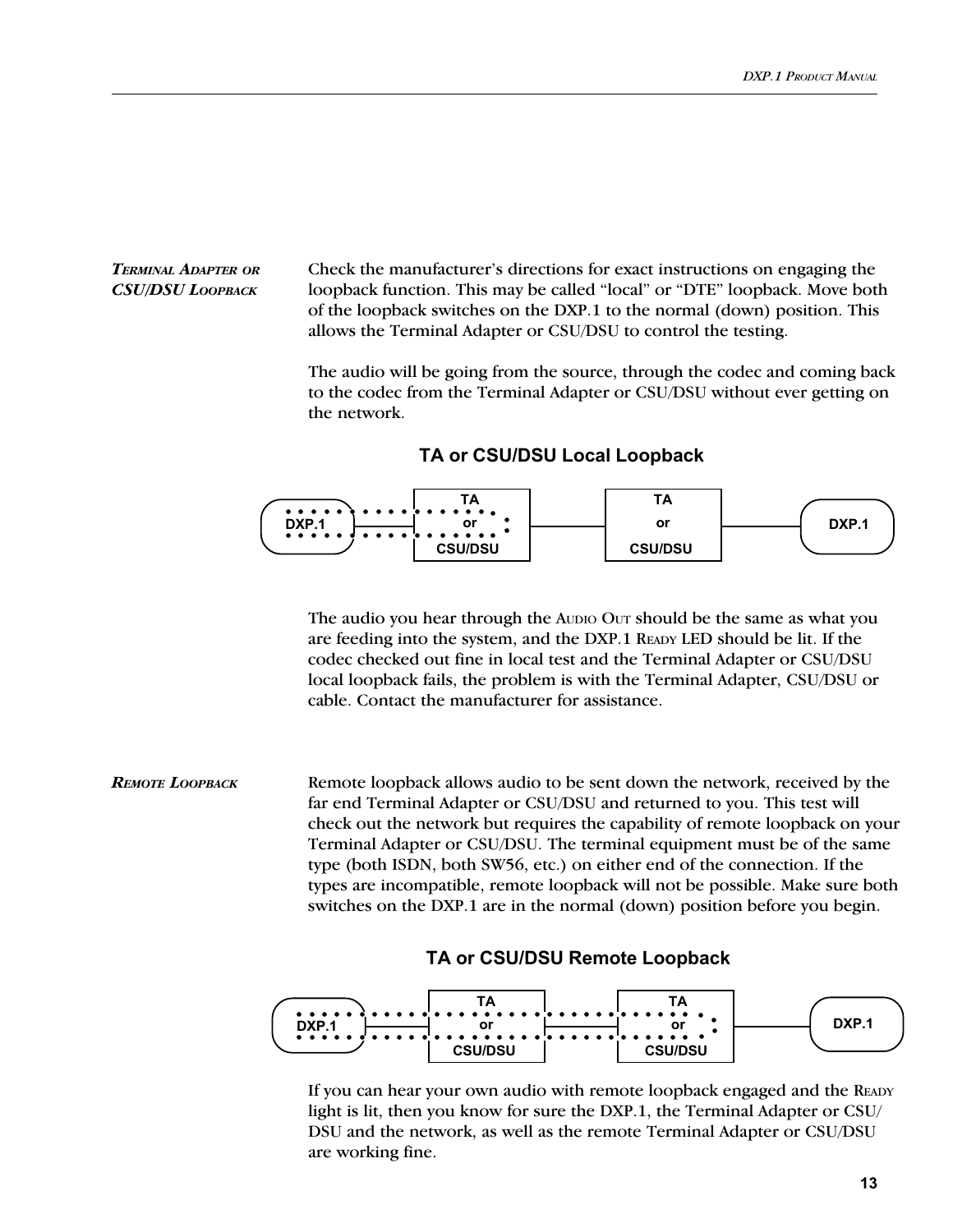Of course, you are always welcome to contact us if you encounter a failure of the system. However, please remember that if the failure lies either in the Terminal Adapter or CSU/DSU, the cable or the network, there is little Comrex can offer in terms of assistance. Most manufacturers of digital equipment have diagnostic tests built into their equipment similar to those we have illustrated. In addition, most digital service carriers have customer hotline numbers for you to report a problem and help you locate the trouble spot on the digital network. We suggest you keep a list of these numbers handy for the occasions when you run into trouble.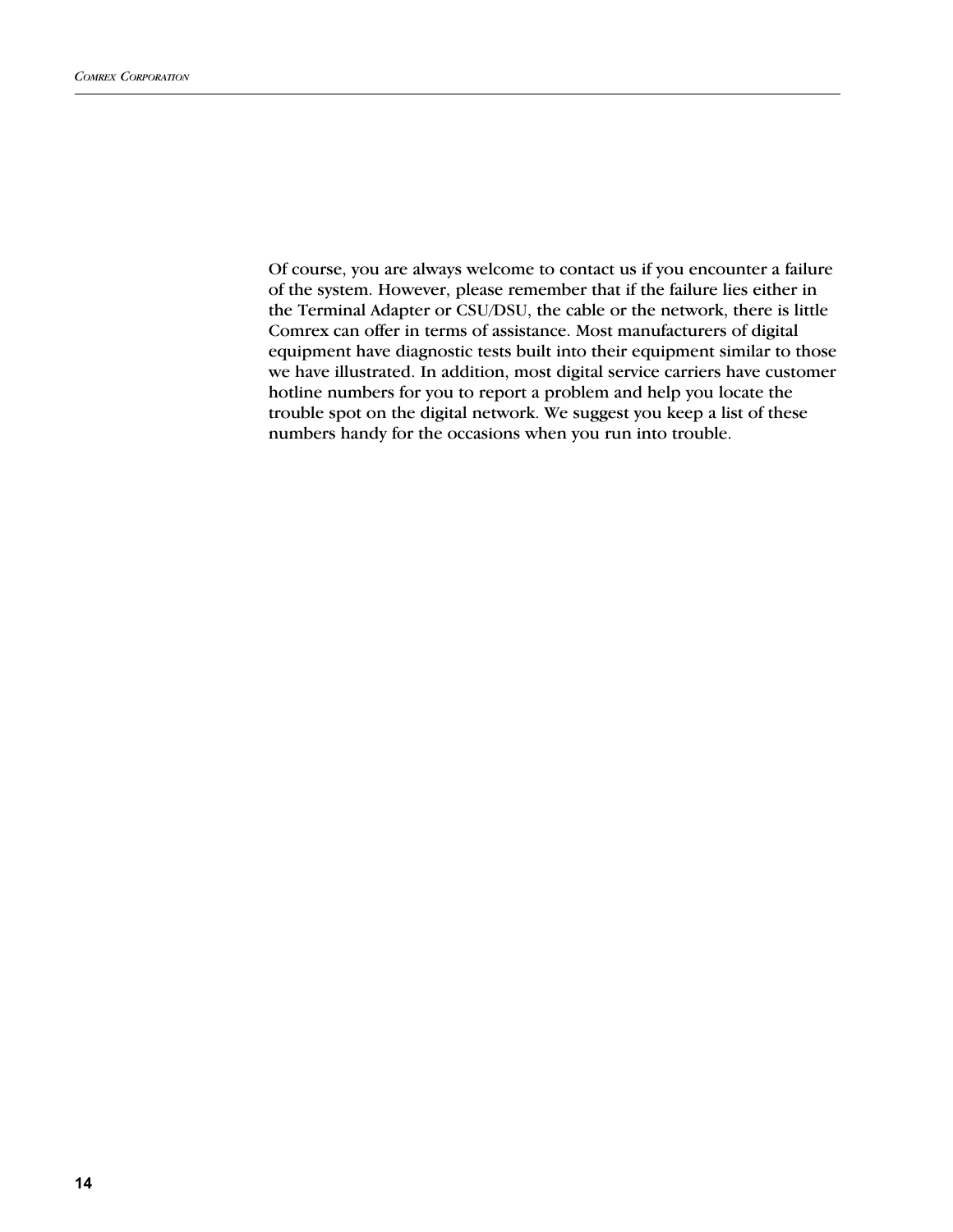| G.722 ALGORITHM            | The codec is a system that encodes and decodes audio signals for<br>transport over digital networks. At the transmit end, the information is<br>encoded and it is decoded at the receive end. Simple. Well, not so simple.<br>As with most things in the world, if everyone created their own method of<br>doing things, nothing would work together. Something as simple as the<br>standardization of power plugs means that we don't think twice about<br>buying appliances or electronic components. But we do think twice about<br>what format our videotape is in - VHS or BETA. But at least it is a small<br>field from which to choose. The same thing is happening with the<br>compression algorithms used to encode and decode audio signals. |  |  |
|----------------------------|---------------------------------------------------------------------------------------------------------------------------------------------------------------------------------------------------------------------------------------------------------------------------------------------------------------------------------------------------------------------------------------------------------------------------------------------------------------------------------------------------------------------------------------------------------------------------------------------------------------------------------------------------------------------------------------------------------------------------------------------------------|--|--|
|                            | International standards bodies have formed to create standards. There are<br>different standards available (such as VHS and BETA), and it is up to you to<br>select which one you will implement. It is also up to you to insure that the<br>vendor you select is implementing the standard with no changes (that can<br>mean your equipment will not work with other manufacturers' equipment,<br>and you will be boxed into a corner).                                                                                                                                                                                                                                                                                                                |  |  |
|                            | The international standard known as CCITT G.722 specifies the algorithm<br>that codecs use to convert analog to digital signals and vice versa. The<br>DXP.1 follows this standard very carefully and can communicate with G.722<br>codecs from other manufacturers.                                                                                                                                                                                                                                                                                                                                                                                                                                                                                    |  |  |
| <b>THEORY OF OPERATION</b> | The Comrex DXP.1 performs a digital algorithm in real time on sampled<br>digital input audio. The unit is based on two high speed computer chips,<br>known as digital signal processors (DSPs). The idea behind the codec (and<br>any other DSP-based device) is to perform functions on analog signals<br>which have been divided into samples taken at discrete times. These<br>samples are then "quantized" (assigned a fixed value) and fed as a stream of<br>binary numbers into the DSP.                                                                                                                                                                                                                                                          |  |  |
|                            | The basic assumption of the codec is that digitized audio contains more<br>information than is needed to reproduce it in analog form. By eliminating<br>this redundant information, more audio information may be stored<br>or transmitted.                                                                                                                                                                                                                                                                                                                                                                                                                                                                                                             |  |  |
|                            | As mentioned before, the input to the DSP portion of the codec is a series<br>of discrete time samples. Each portion of the codec link (transmitter and<br>receiver) contains a computer program which can predict the next sample<br>based on previous values processed. This function is performed identically<br>in the transmitter and receiver. The difference between the transmitter and                                                                                                                                                                                                                                                                                                                                                         |  |  |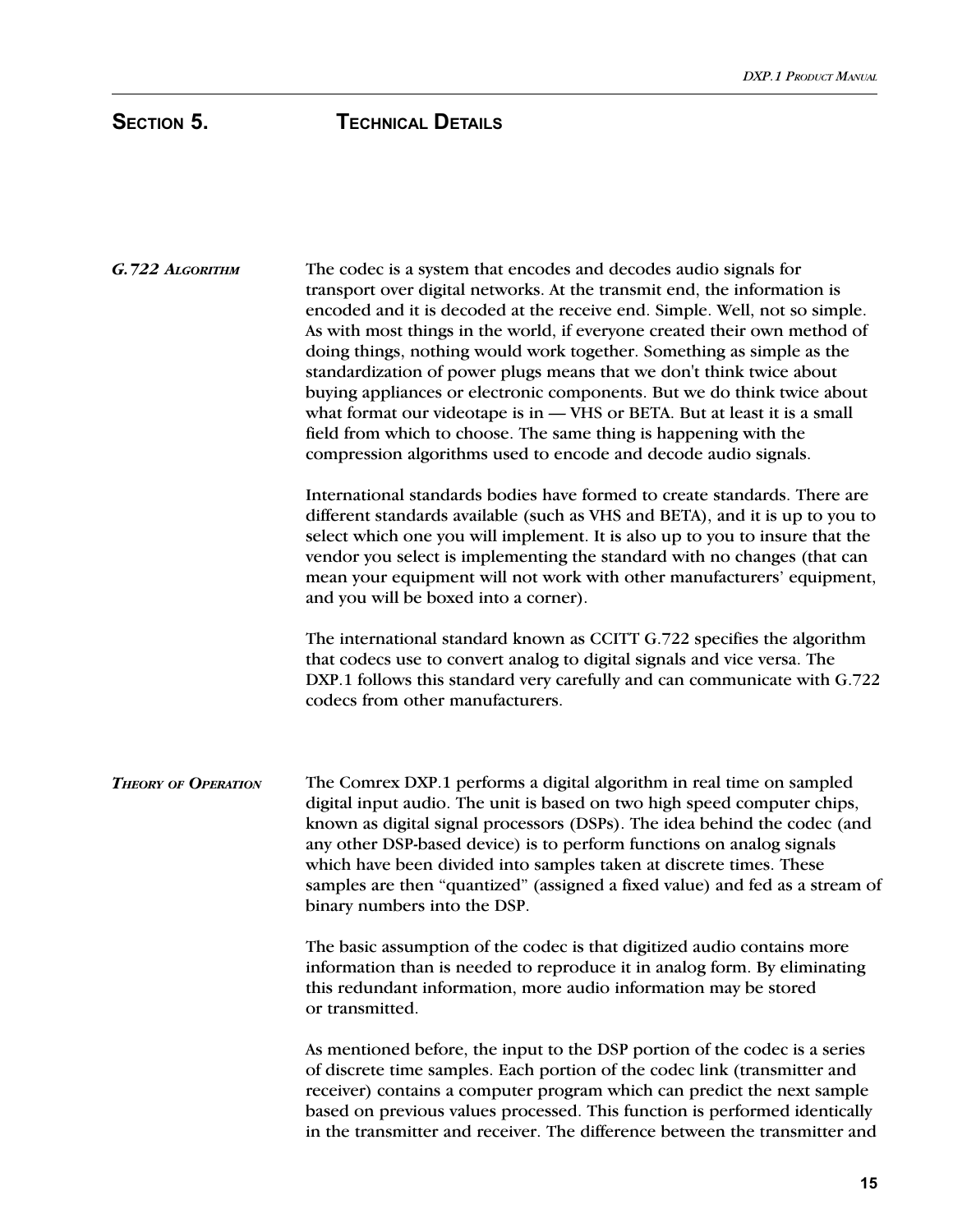|                 | receiver is that only the transmitter knows the true value of the next discrete<br>time sample. Since it already possesses an approximation of this value, it can<br>calculate the difference between the two numbers it possesses. This<br>difference is what the transmitter sends to the receiver. The receiver uses this<br>difference to calculate the true value. Since the difference signal contains less<br>than the data sample, data rate is conserved.                                                                                                                                                                                                          |
|-----------------|-----------------------------------------------------------------------------------------------------------------------------------------------------------------------------------------------------------------------------------------------------------------------------------------------------------------------------------------------------------------------------------------------------------------------------------------------------------------------------------------------------------------------------------------------------------------------------------------------------------------------------------------------------------------------------|
|                 | In human speech (and most other audio), much more energy exists in the<br>lower part of the audio spectrum than in higher frequencies. Therefore, the<br>codec reproduces audio more accurately at the lower end than at the higher<br>end. Using digital filters, audio is divided between high and low sub-bands,<br>and each sub-band is sent through the encoder-decoder combination<br>separately. The lower band can then use up the majority of the bits available,<br>leaving only a few for the relatively less complicated high band.                                                                                                                             |
|                 | Discrete time sampling and quantization of an analog waveform are known as<br>Pulse Code Modulation (PCM), since the codec algorithm uses differences<br>between samples. The predictors adapt automatically with changing values of<br>previous input samples, so we call the algorithm used Adaptive Differential<br>PCM, or ADPCM. When we add the concept of dividing and conquering<br>individual bands, the process becomes Sub-band (SB) ADPCM. SB-ADPCM is<br>defined as an international standard by the CCITT as recommendation G.722.<br>The text of this specification is public information and is a good source for<br>further information on this algorithm. |
| Synchronization | The transmitting codec forms its outgoing data into "words," each consisting<br>of seven or eight characters. The receiving codec is able to decode and<br>decompress data intelligibly because it has identified the beginning and end<br>of each "word" it receives. This process of identifying and aligning with the<br>correct word order is called synchronization.                                                                                                                                                                                                                                                                                                   |
|                 | The DXP.1 uses a "self synchronizing" technique which allows the encoder to<br>use the entire channel for audio data. With no overhead for synchronization<br>data, the decoder can determine the sync position by performing an<br>algorithm on the raw, incoming data. It takes about one second for the<br>decoder to "find sync" and begin decoding data. The READY light on the front<br>panel is an indication that the decoder is "in sync."                                                                                                                                                                                                                         |
|                 | Every half second, the DXP.1 re-checks to make sure that it is still in sync. If<br>the network causes an error that makes the data stream line up differently,<br>the codec can determine this and "re-sync" within one second. Remember,<br>because the DXP.1 is fully duplex, it is simultaneously encoding/compressing<br>outgoing information and decoding/decompressing incoming information.                                                                                                                                                                                                                                                                         |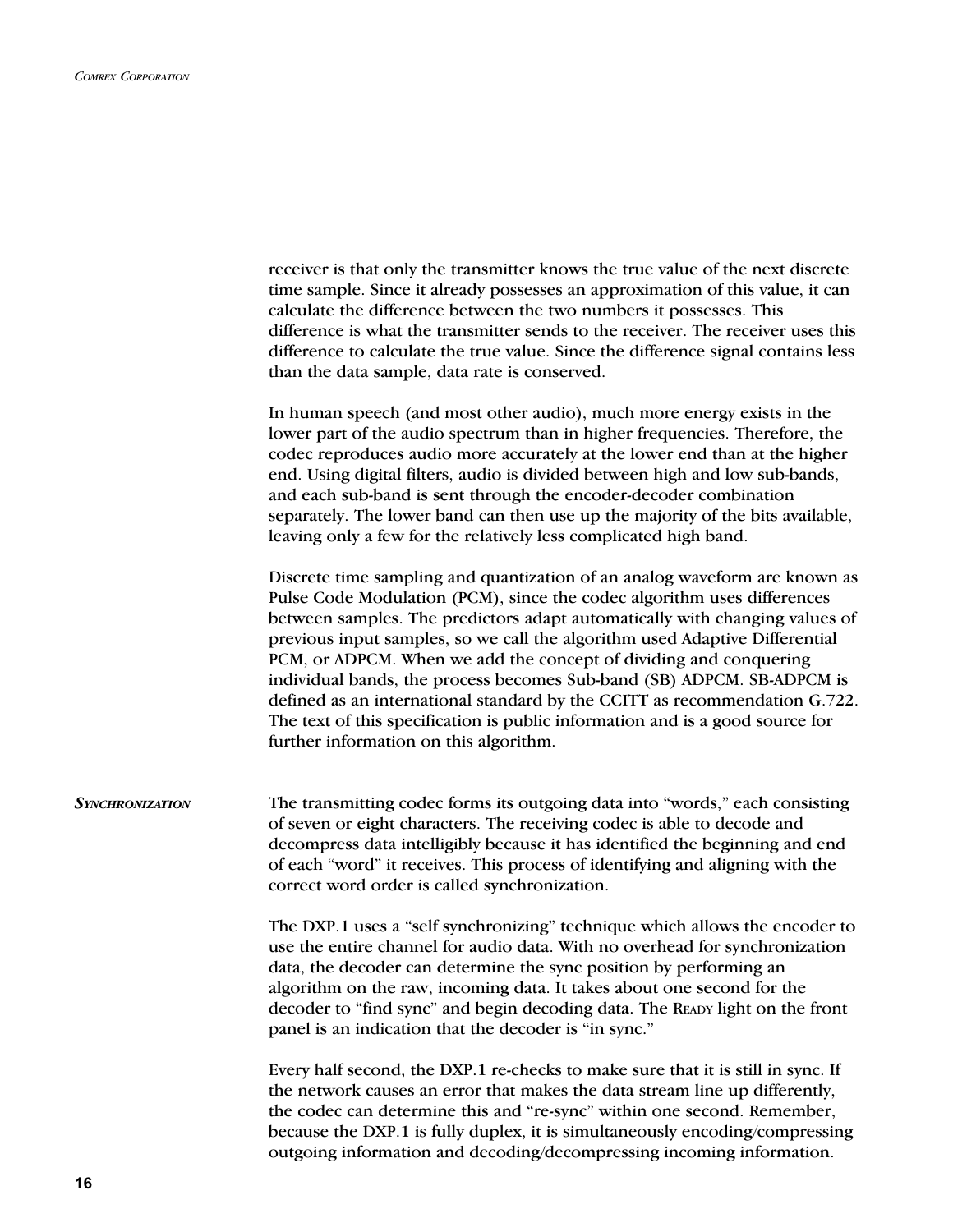ISDN AND SWITCHED 56 Throughout this manual, we refer to two data rates: 56 and 64 kb/s. These rates and multiples of them are the most common you will experience with digital telephone services. When you place a normal phone call on the public telephone network, the link is established in a particular pattern. It is an analog signal from you to the central office. (The central office is a telephone facility located at the end of your local loop. It usually contains a switch connected to trunks.) A 64 kb/s data link is established between the central office nearest you and the one nearest the called party. From the central office nearest the receiving end, the information is converted back to analog for delivery to the called party. This type of transmission is perfect for voice communication because the bandwidth your voice produces is very narrow. But as the electronic age progresses, higher bandwidths are needed to relay information such as pictures and high quality audio. The digital portion of the phone line has to be extended to the user.

> Most digital telephone circuits are based on the concept of using this same digital telephone network channel and extending the digital portion to the user, eliminating the analog section. Basic Rate Interface Integrated Services Digital Network (BRI ISDN) provides the user with access to two of these channels, which are multiplexed onto the same pair of wires and sent to the user. These two channels (called "B" channels) are completely separate. They may be dialed independently and may be used for voice or for different types of data transmission. In North America, some of the public telephone networks use a form of signaling which limits the user bandwidth to 56 kb/s channels. In this case, both ends of the telephone link must set their equipment for this lower data rate. In some areas, the 56 kb/s (or multiples of it) setting may be "safer," allowing all calls to complete properly regardless of where they are located.

Also in North America, since ISDN has been slow to proliferate, simpler capabilities are available in a service called Switched 56. As the name implies, Switched 56 is limited to 56 kb/s, but can inter-operate successfully with an ISDN line set for this speed. Multiple Switched 56 lines would be required to achieve higher data rates.

Digital Data Service (DDS) has been available for quite some time in North America. This service provides a point to point dedicated 56 kb/s or 64 kb/s telephone line. DDS may yield significant cost savings for applications that require full time or near full time exchange of audio. Fractional T1 (or E1), a dedicated link capable of higher data rates (384 kb/s), is sometimes available. Wireless modems and portable satellite earth stations may also be used with codecs.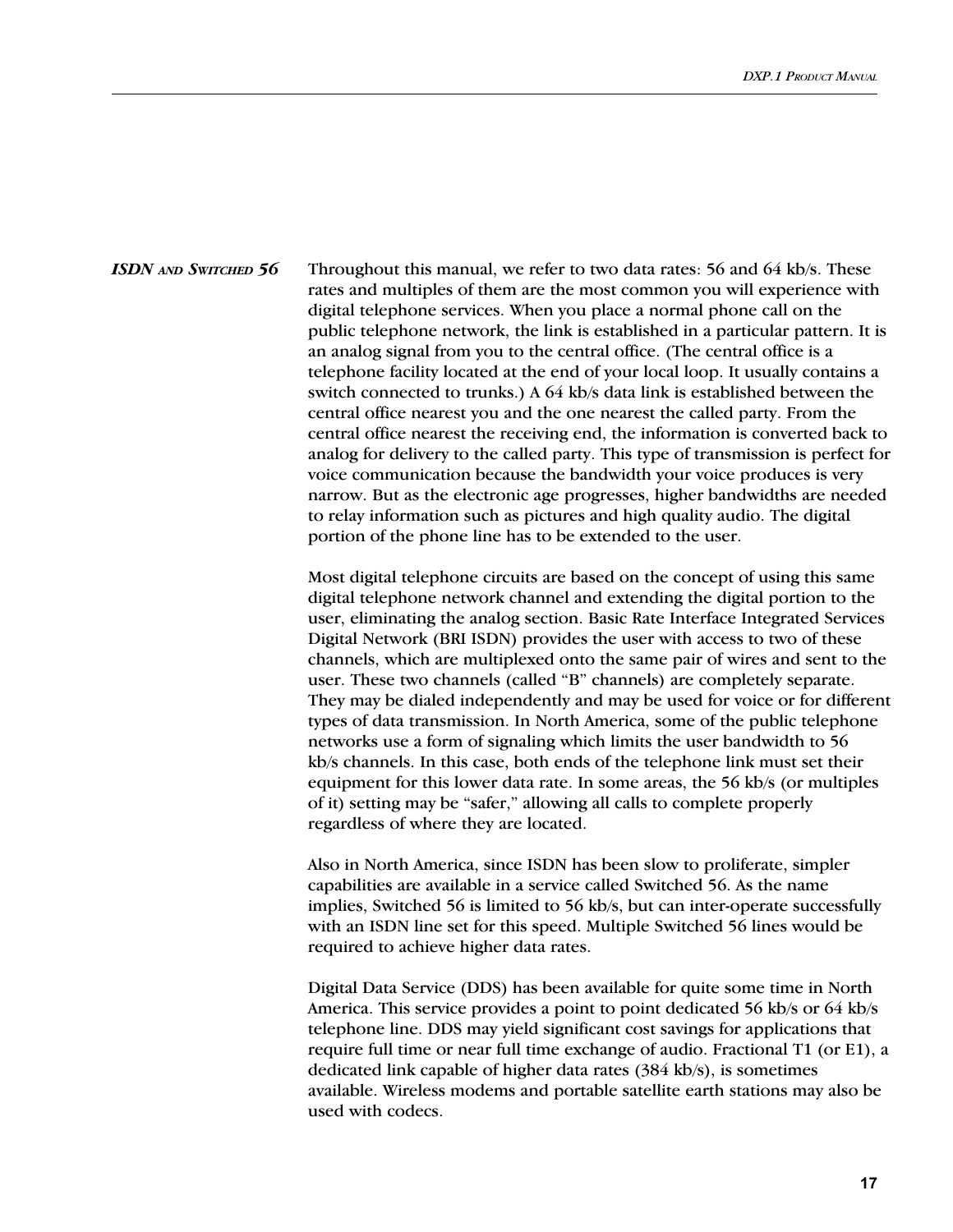Inverse Multiplexing, or IMUXing for short, sounds complicated but is actually quite simple. It means combining two or more lower data rate channels into one, higher data rate channel. It is an extremely important concept when working on digital phone lines like Switched 56 and ISDN, as digital transmission channels on these services come in chunks of 56 or 64 kb/s. These chunks have very little to do with each other normally. They may be routed differently throughout the telephone network and incur substantially different transmission path delay. Even the two "B" channels of a Basic Rate Interface ISDN installation offer no guarantee that both calls will be routed along the same path. On a North American coast-to-coast linkup, for example, the first "B" channel connection may be routed via Texas and the second via Michigan. **INVERSE MULTIPLEXING** 

> The IMUX must be able to measure the time delay between the two digital channels and delay the fastest so that it arrives synchronously with the slowest. This procedure is called "aggregation" and is performed differently with different IMUX protocols.

> When using BRI ISDN, you will find that several reasonably priced Terminal Adapters have an IMUX built into them, usually using a protocol called BONDING. These IMUXes work quite well and may be used with the DXP.1 to send 15 kHz over ISDN lines.

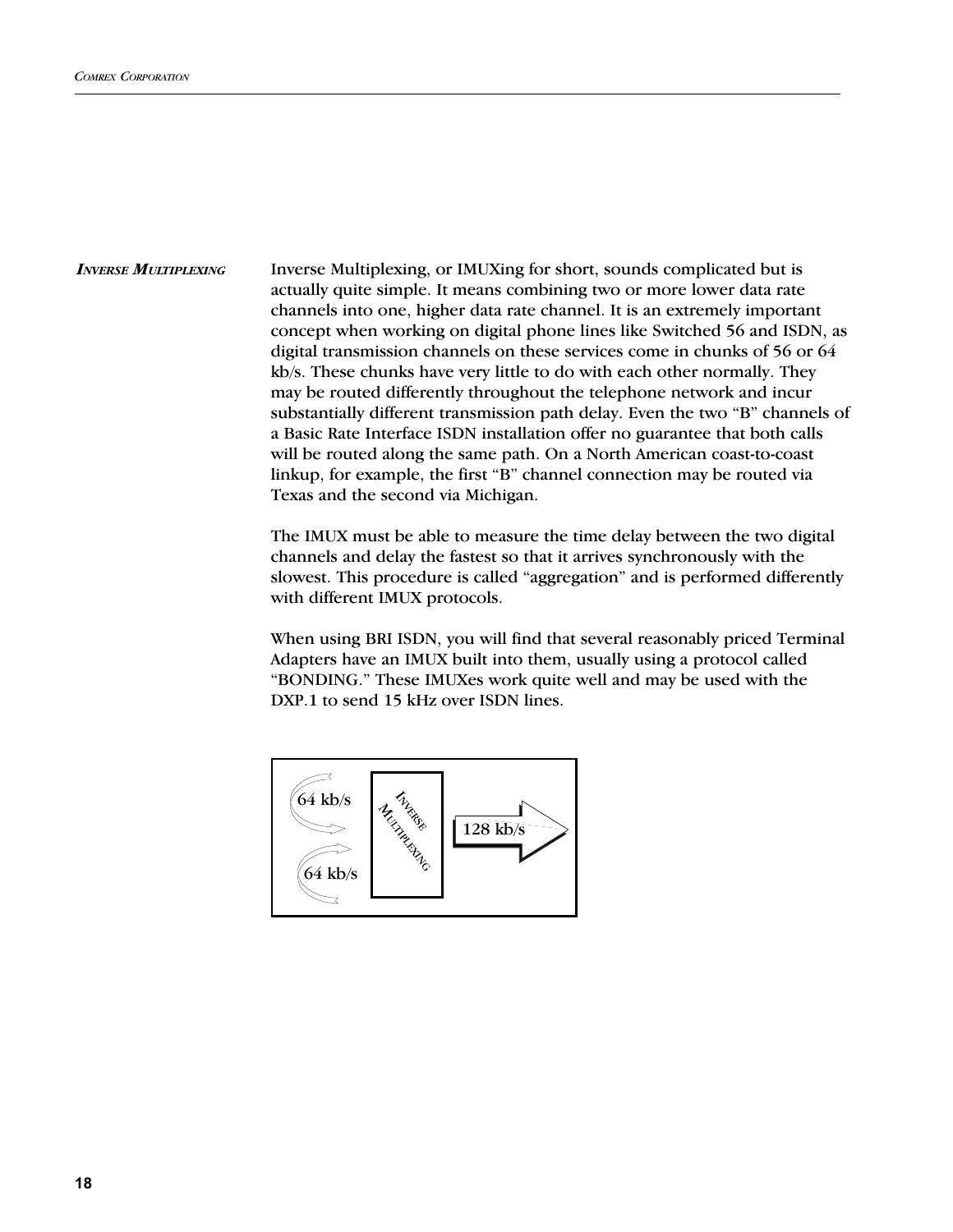#### MIX-MINUS

Even the simplest remotes are a two-way process. The remote site must send its audio to the studio and receive a return feed to monitor the programming. This return feed may be done over a radio station's regular transmitter (with an AM or FM radio at the remote), a special radio link or a telephone circuit. This feed may just go to headphones at the remote, and it may also be put on speakers for the local audience.

The problem comes when there is a time delay in getting audio to and/or from the studio. In this case, the remote talent hears a delayed version of their voice in the headphones and may find this very distracting. Even a remote done with simple equipment or a frequency extender on plain phone lines may have this problem on a long-distance call. All remotes using ISDN, Switched 56 and POTS codecs will have delays each way as signals are processed from analog to digital, compressed, uncompressed and converted back to analog audio. Some digital compression schemes, such as G.722, result in shorter delay times, but there will still be a "reverb" effect in headphones at the remote site, if their audio is sent back from the studio. In any of these cases, it may not be possible for the remote people to listen to an off-air or program channel feed.

The solution is **mix-minus**. A mix-minus feed has a mix of all of the programming on the radio station (or network) minus the audio from the remote. In other words, the station or network doesn't send the remote audio back to the remote. At the remote end, this mix-minus feed is converted back to an "air monitor" by mixing in the local audio from the remote.

For radio stations, in addition to fixing the time delay problem, using a mixminus feed has two other advantages. First, if the station uses a 6-7 second delay to allow editing of phone calls, pre-delay audio can be sent to the remote site. Second, if there is a PA system at the remote, they will be able to run the speaker levels higher with the mix-minus audio. This is because the remote microphone audio is not running through the station's audio processing, and the levels stay under the control of the remote operator.

The simplest way to do one mix-minus feed in a typical radio studio is to use the Audition or second program channel. On many audio consoles, each fader's output may be sent to both Program and Audition. If your board will allow those feeds simultaneously, just set all of the modules to Program and Audition, with the exception of the one carrying the remote audio. Set that one to Program only. The Audition channel will then be a mix of everything on the console except the remote. That will be your mix-minus, and it should be sent to the remote site.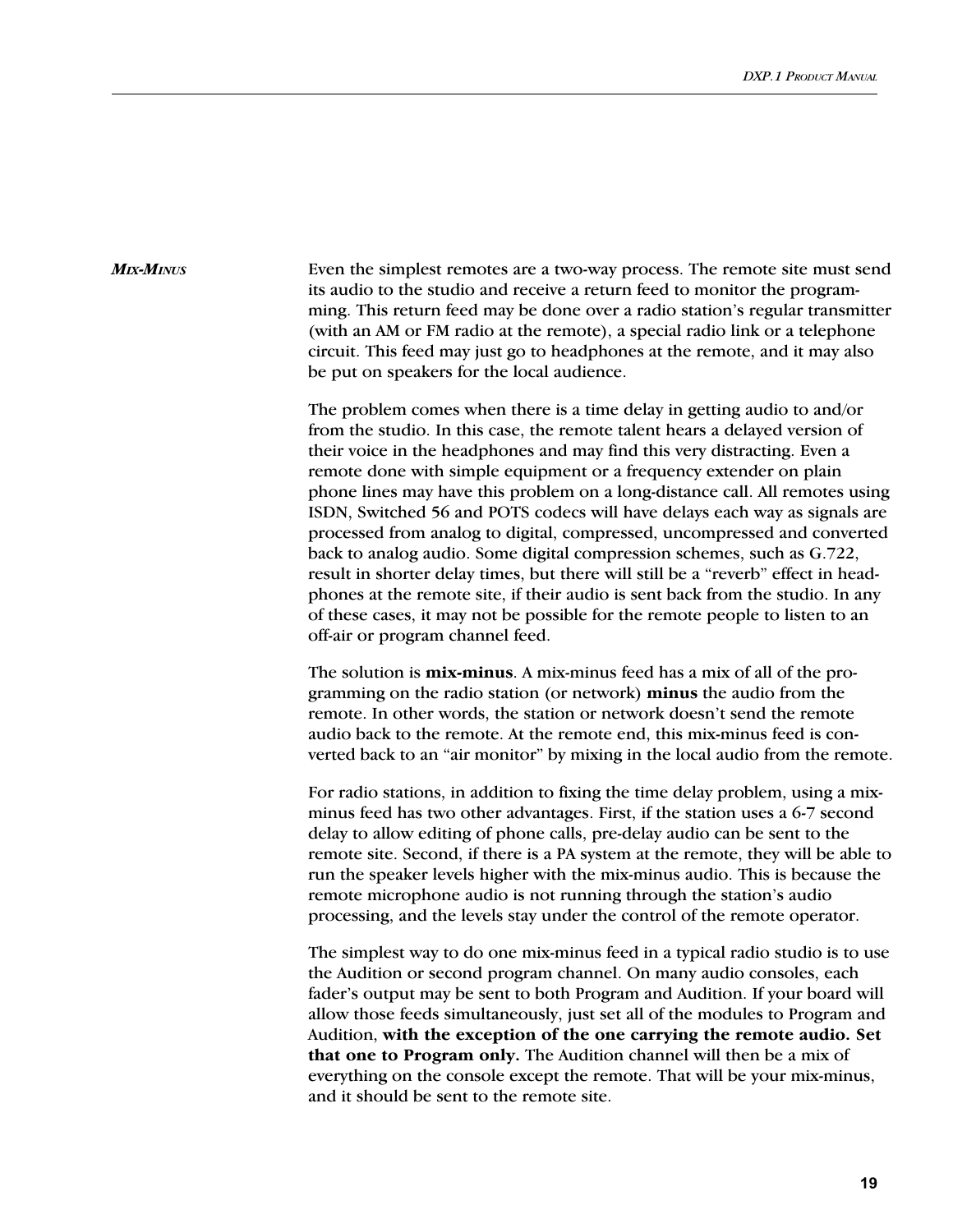One caution  $-$  make sure that audio is being sent to and from any telephone modules you may have in the console. They may have been designed to work with only one channel at a time, either Program or Audition, but not both. If so, you will have to check with your "tech guy" or the board manufacturer for advice. If you use multiple audio codecs, you should investigate the Comrex Mix-Minus Bridge. This will allow you to expand one Program/Audition setup to handle five codecs or other remote audio devices. It also provides IFB (talkback) to remote sites.



#### "I'm Using Mix-Minus, and I STILL HEAR AN ECHO!"

If you are doing a call-in talk show on the road, the remote people may complain of hearing an echo when a caller is put on the air. With the telephone pot down, everything is OK. The culprit is the telephone hybrid being used to put callers on the air. Some of the remote audio is "leaking" through the hybrid and mixing with the caller audio. Modern digital hybrids do a much better job of preventing this than the older units that had to be manually "tweaked" for each call. If you are using a digital hybrid and having this problem, dig out the manual and redo the hybrid's initial setup.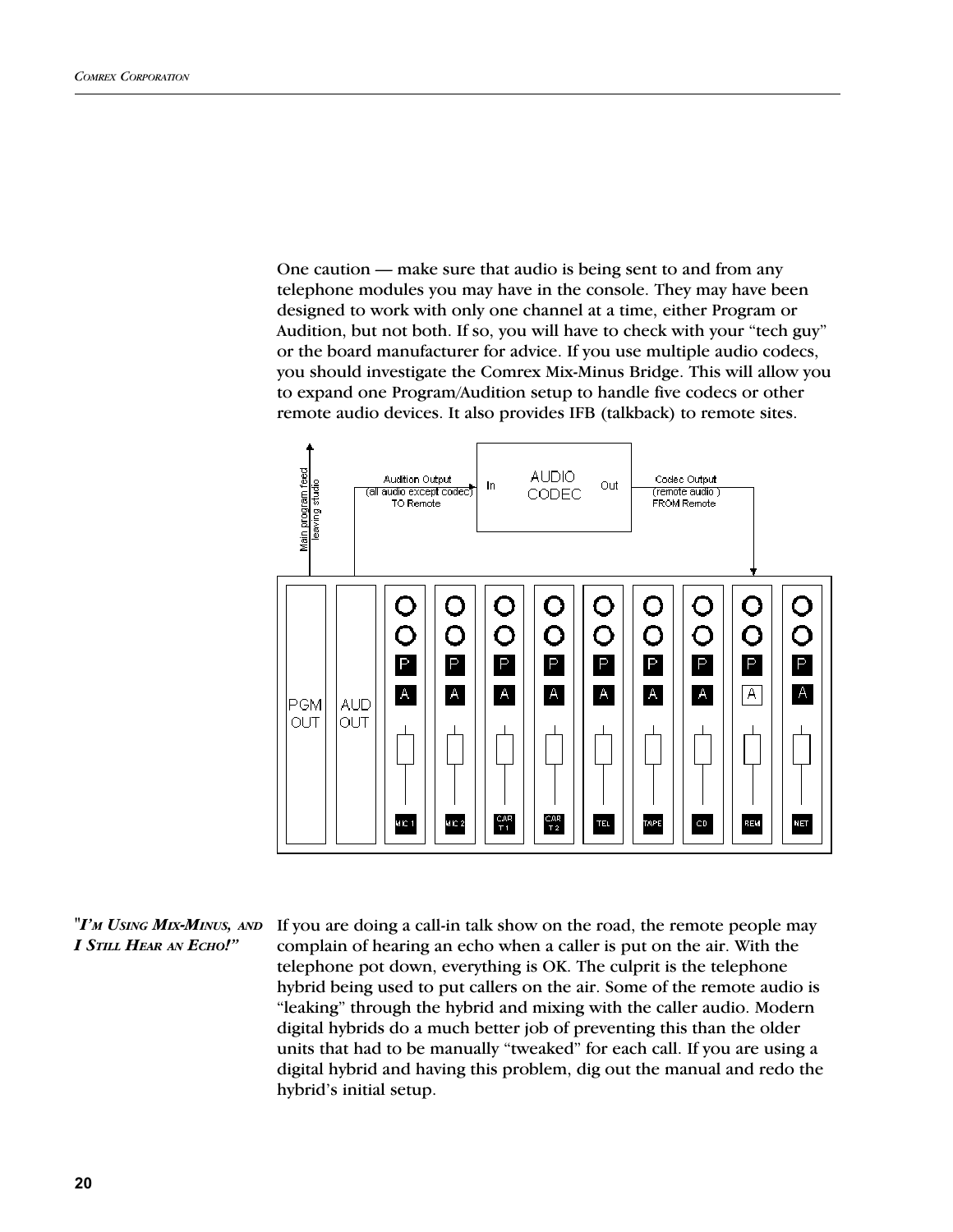# SECTION 6. **APPLICATIONS**

The DXP.1 provides a cost saving alternative to satellite feeds or dedicated circuits. They are ideal for applications requiring high quality (7.5 or 15 kHz) mono audio. There is very little processing delay, making the DXP.1 a good choice for live programming such as talk, news, and sports, where real-time cueback is essential. Sports reports are often recorded and made available to many stations. Each station dials into the servicing station through their own codec. Once the receive and transmit codecs have gone through a handshaking ritual to insure they are compatible, the DXP.1 READY light on the transmit end will light up. Through the use of the contact closure jack, a tape recorder is started, and the sports report is transmitted to the receiving station. Once the connection is broken, the switch is opened, and the tape recorder is returned to ready state — waiting for the next call. The same technique can be used to record information. Reporters in the field may complete stories at any hour of the day. By calling into the DXP.1, the handshake between codecs is accomplished and the recorder is started via the contact closure jack. This provides for unattended gathering of stories for either direct broadcast or editing at a later date. Voice-over, Talk Host or other two-way applications In this situation, the sidetone jumper in the DXP.1 should be activated (see AUTO RECORDING REMOTE BROADCAST **NETWORK DISTRIBUTION** 

page 10) so that some of the transmitted audio is fed into the headphone channel. This will allow you to monitor your feed without any delay. The receiving end should provide a mix-minus feed.

#### Remote Broadcast with Local PA Feed

You can take advantage of the slight codec delay to allow a higher level PA feed before feedback occurs. The sidetone jumper should not be activated, and the receiving station will send the entire program back to the remote site on the return path of the digital circuit. The headphone output of the DXP.1 (AUDIO OUT) will feed the PA system.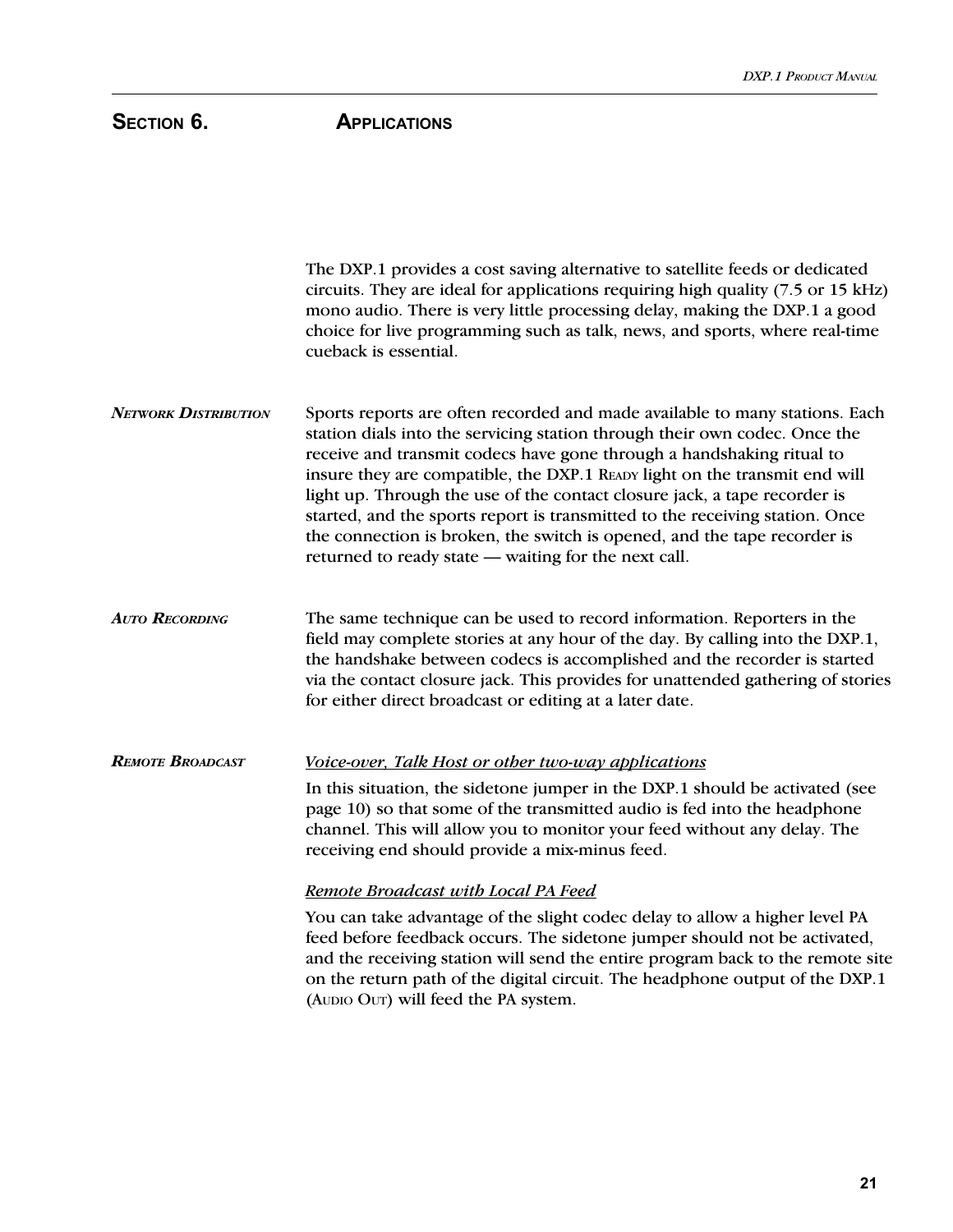# SECTION 7. **GLOSSARY**

| <b>CSU/DSU</b>            | Channel Service Unit/Data Service Unit. On some data networks, these<br>are two separate devices. On most networks used with the codec, this is<br>a box which sits between the codec and the data circuit, used to<br>interface and condition the data coming on and off the network. This<br>box may also contain diagnostic testing functions and indicators, and in<br>the case of switched services, will perform all your dialing functions. A<br>CSU/DSU is required for all SW56 and DDS circuits and is not included<br>with your codec.                                                                                                                                                                                                                                                                                                                          |
|---------------------------|----------------------------------------------------------------------------------------------------------------------------------------------------------------------------------------------------------------------------------------------------------------------------------------------------------------------------------------------------------------------------------------------------------------------------------------------------------------------------------------------------------------------------------------------------------------------------------------------------------------------------------------------------------------------------------------------------------------------------------------------------------------------------------------------------------------------------------------------------------------------------|
| <b>DATA PORT</b>          | The physical and electrical protocol used by the codec and the TA or<br>CSU/DSU to transfer data between each other.                                                                                                                                                                                                                                                                                                                                                                                                                                                                                                                                                                                                                                                                                                                                                       |
| <b>DATA RATE</b>          | Analog transmission media is specified in bandwidth (usually in Hertz)<br>and signal to noise (usually in dB). Since the principles behind digital<br>transmission are so different, media are specified in different<br>parameters. Rather than how much analog information is passed, a<br>digital user is concerned with how many bits per second can be sent<br>down the channel.                                                                                                                                                                                                                                                                                                                                                                                                                                                                                      |
| <b>DIGITAL VS. ANALOG</b> | An analog electrical signal (or sound or light, etc.) is noted by a<br>fundamental change in character with respect to the information being<br>conveyed. For example, an AM radio station changes the amplitude of a<br>carrier signal to varying degrees depending on the amplitude of the<br>music it is carrying. A digital signal is always in one of two states (on or<br>off), but varying at a rate fast enough that information encoded into<br>numbers (quantized) can be transferred. Another way to distinguish<br>analog from digital is that an analog signal has an infinite number of<br>"degrees" of changes which convey information. A digital signal has only<br>two. One of the largest advantages of digital transmission is that as long<br>as a receiver can distinguish between the two states in the signal, noise<br>will have no effect on it. |
| <b>DSP</b>                | Digital Signal Processing. The concept of sampling analog waveforms in<br>discrete time and manipulating these samples using algorithms which<br>would be difficult or impossible in the analog domain.                                                                                                                                                                                                                                                                                                                                                                                                                                                                                                                                                                                                                                                                    |
| <b>DTE/DCE</b>            | Data Terminal Equipment/Data Computer Equipment. To avoid<br>confusion, the data protocols mentioned above designate equipment<br>and ports as either DTE or DCE. The TA or CSU/DSU is ALWAYS the<br>DCE, and the codec is ALWAYS the DTE. Plugging two DTEs together<br>will not establish communication between them, since the DCE<br>provides all the clocks required to run the data around.                                                                                                                                                                                                                                                                                                                                                                                                                                                                          |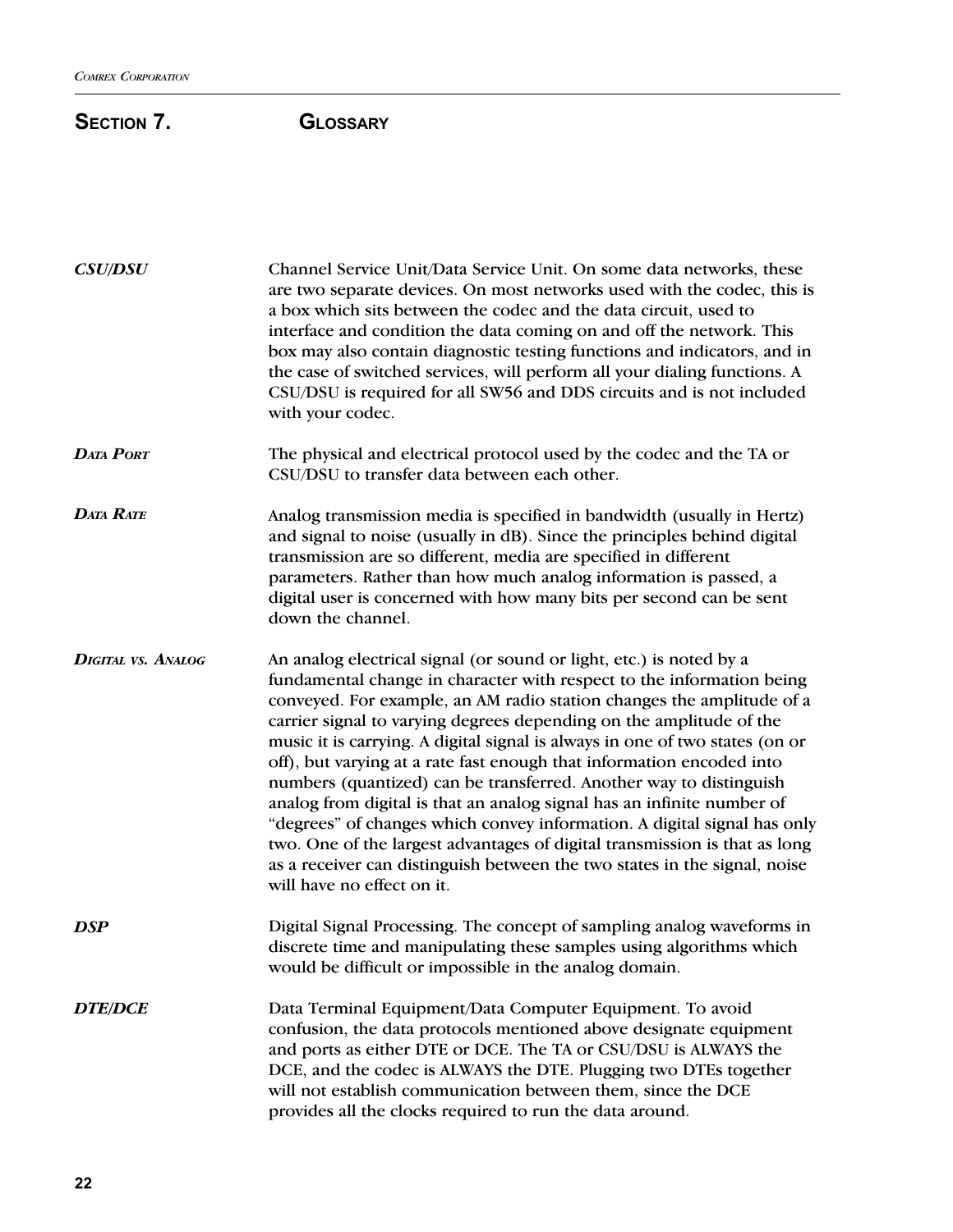| <b>DUPLEX</b> | On plain old telephone service (POTS), the audio transmission can be<br>considered "half duplex," since if both parties speak at the same time, their<br>voices will intercept on the single pair of wires on each end of the call.<br>Most digital systems are duplex or "4 wire," allowing simultaneous and<br>independent data (or encoded audio) to pass in each direction. Some<br>systems may be "simplex" which pass digits only in one direction.                                                                                                                                                                                                                                                                                                                                                                                                                                       |
|---------------|-------------------------------------------------------------------------------------------------------------------------------------------------------------------------------------------------------------------------------------------------------------------------------------------------------------------------------------------------------------------------------------------------------------------------------------------------------------------------------------------------------------------------------------------------------------------------------------------------------------------------------------------------------------------------------------------------------------------------------------------------------------------------------------------------------------------------------------------------------------------------------------------------|
| <b>ISDN</b>   | Integrated Services Digital Network. The worldwide standard for digital<br>telephony. ISDN actually describes a complex set of international<br>standards concerned with digital telephony. This service is currently<br>available in two configurations. Basic Rate Interface (BRI) provides the user<br>with two independent 64 kb/s switched channels. Primary Rate Interface<br>(PRI) allows user data rates approaching those of T1 (1.54 Mb/s).                                                                                                                                                                                                                                                                                                                                                                                                                                           |
| LOOPBACK      | Analog signals are easy to test. One simply probes the point of interest<br>with an oscilloscope and checks for the proper signal. High speed digital<br>signals complicate things because they can't be measured easily by<br>traditional test equipment. To make tests easier, digital equipment often<br>comes with loopback capability. Borrowed from the telephone repairmen<br>who had no wish to trace miles of circuits, loopback diagnostics allow you<br>to "instruct" a piece of equipment in your digital link to "echo" any<br>information sent to it in the reverse direction. When properly looped back,<br>the codec should echo (from the receiver output) any audio sent into the<br>transmitter. By enabling loopback at different points on a network (i.e. TA<br>or CSU/DSU, codec, remote TA or CSU/DSU loopback) the defective<br>portion can more easily be determined. |
| <b>NOISE</b>  | In this application, noise is anything present between the codecs other<br>than the binary signal being transmitted. Digital signals are by nature<br>immune to noise until the noise level approaches the point where a "1"<br>looks like a "0" and vice versa. Digital circuits are susceptible to two<br>different type of noise. The first type is just background noise which<br>occasionally reaches a sufficient level to cause bit errors. The other type,<br>known as "burst errors," cause incorrect data to be sent for a distinct<br>amount of time. Bit errors cause little noticeable degradation to ADPCM<br>audio, due to the nature of the algorithm. Burst errors cause severe<br>distortion and may cause loss of synchronization.                                                                                                                                           |